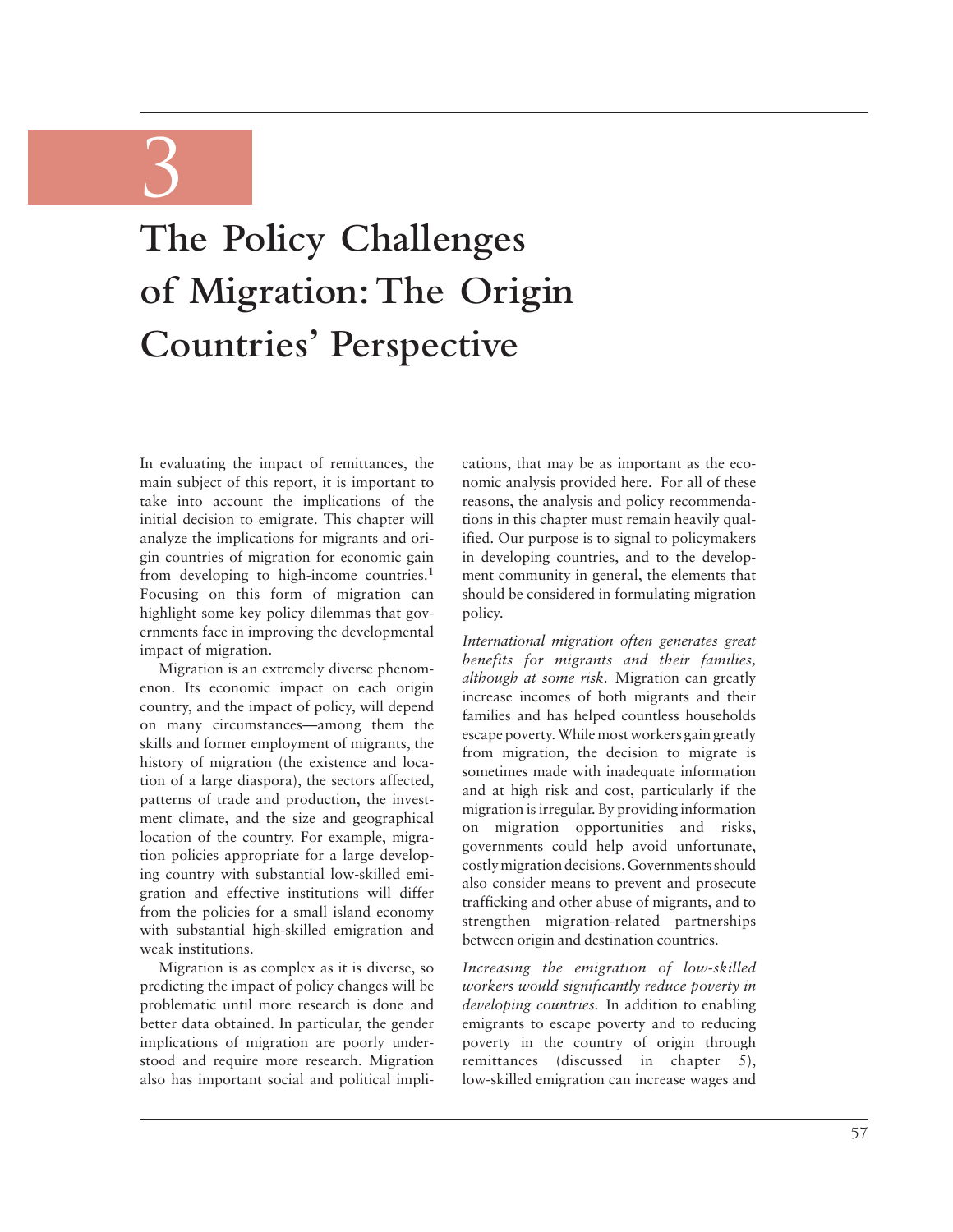reduce unemployment and underemployment of poor workers in the country of origin. Many of the poorest lack the financial resources or the skills required for successful emigration to high-income countries, but available data indicate that a significant number of them do emigrate, although at lower rates than the non-poor. Reducing the restrictions on low-skill emigration, while remaining sensitive to concerns in destination countries over social tensions, job opportunities for low-skilled natives and the potential burden on public expenditures, may best be achieved through managed migration programs designed jointly by origin and destination countries. Such programs should provide for temporary, low-skilled migration—with incentives for return.

*Emigration of high-skilled workers may reduce living standards of those left behind and impair growth, but can also be beneficial.* Like low-skilled migration, high-skilled migration can greatly benefit migrants and their families and can help relieve labor market pressures. In addition, a well-educated diaspora can improve access to capital, technology, information, foreign exchange, and business contacts for firms in the country of origin. At the same time, high-skilled emigration may reduce growth in the origin country because (a) other workers lose the opportunity for training and mutually beneficial exchanges of ideas; (b) opportunities to achieve economies of scale in skill-intensive activities may be reduced; (c) society loses its return on highskilled workers trained at public expense; (d) the price of technical services (where the potential for substitution of low-skill workers is limited) may rise. Highly educated citizens may also help to improve governance, improve the quality of debate on public issues, encourage the education of children, and strengthen the administrative capacity of the state—all of which may be reduced through emigration of the highly skilled.

Because of the lack of data and the myriad of individual country circumstances that can influence the impact, it is impossible to reliably estimate the net benefit, or cost, to origin countries of high-skilled emigration. We can only offer some rough observations that reflect the wide variation in high-skilled emigration rates among countries:

- Very high rates of high-skilled emigration affect a small share of developing countries' population, and many countries with high rates of high-skilled emigration have poor investment climates that likely limit the productive employment of high-skilled workers. On the other hand, the lack of high-skilled workers may contribute to the poor investment climate and limit the supply response to economic reform.
- Some countries also find it difficult to productively employ all high-skilled workers because of small economic scale or misguided educational policies that result in a large supply of college graduates for whom no suitable jobs exist.
- High-skilled emigration has had a severe impact on public services with positive externalities. The loss of skills through high-skilled emigration has particularly impaired health services in several developing countries.

Origin countries harmed by high-skilled emigration face difficulties in managing the problem. Service requirements for access to publicly financed education can be evaded and are likely to discourage return, and proposals for the taxation of emigrants to the benefit of the origin country have made little progress. Improved working conditions in public employment and investments in the infrastructure for research and development may be effective in retaining key workers. Working conditions can also be improved by strengthening governance, which may require political will rather than money. Origin countries can also encourage educated emigrants to return by identifying job opportunities, cooperating with destination countries that have programs to promote return, permitting dual nationality,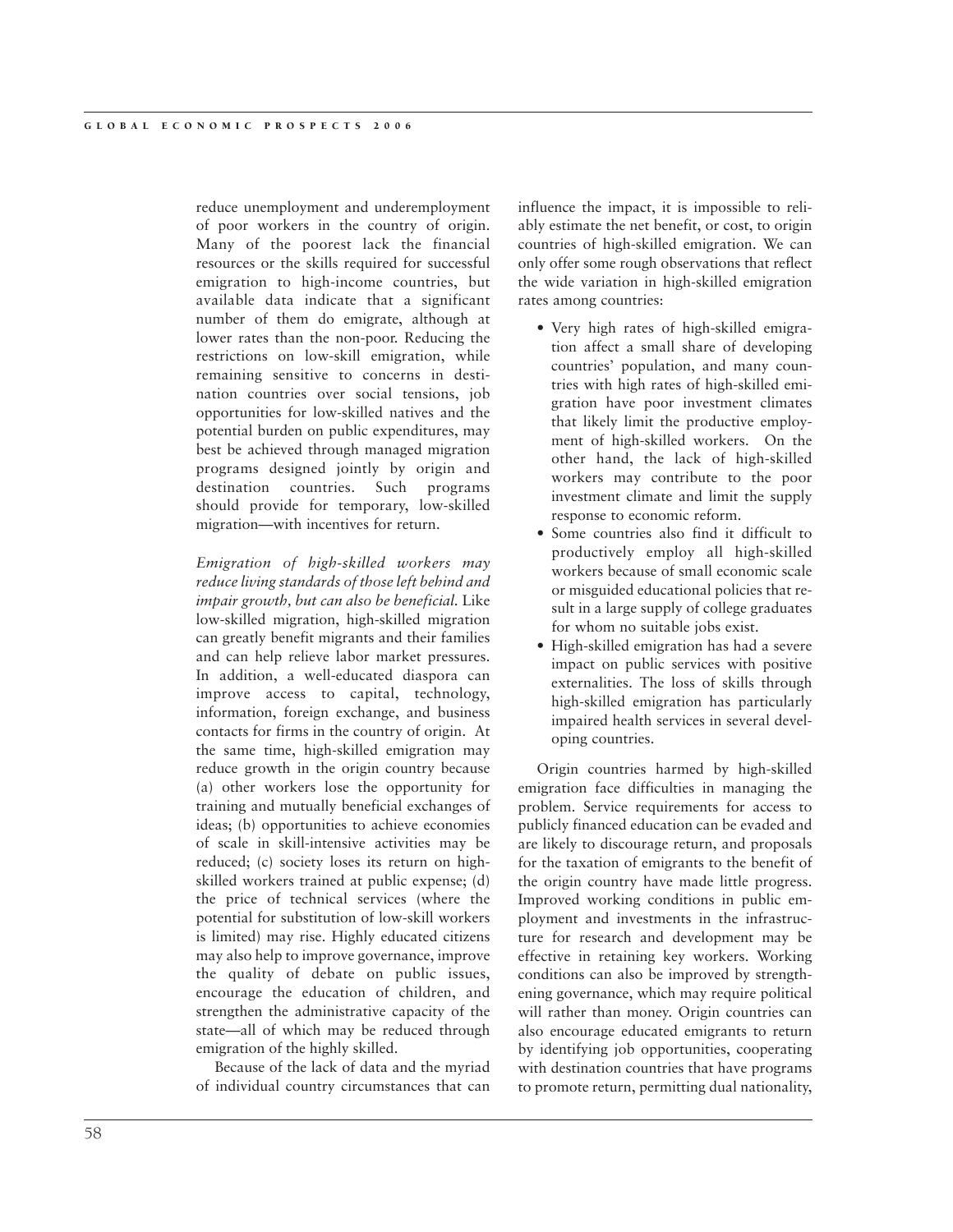and helping to facilitate the portability of social insurance benefits.

## **The migration decision and its impact on migrants and their families**

Making the costly and sometimes risky decision to move to another country generally involves the expectation of large increases (or lower variability) in income, described by economists as the net present value of lifetime earnings.<sup>2</sup> The migrant's expected income gain from emigration also reflects his or her employment prospects at home and the likelihood of employment overseas.

#### *Better economic prospects drive migration*

Migrants from developing to high-income countries generally enjoy large increases in earnings.3 A dataset compiled by the International Labour Organization (ILO) shows that workers in high-income countries earn a median wage that is almost five times the level of that of workers in low-income countries,



*Source:* Freeman and Oostendorp (2000).

*Note:* Chart reports the median wage in each country/skill group relative to the highest wage for that skill group, with the ratio in high-income economies as the numeraire. Thus the median wage in low-income countries (averaged across skill groups) is 20 percent of the median wage in high-income economies.

a. Adjusted for purchasing power parity.

adjusted for differences in purchasing power (Freeman and Oostendorp 2000) (figure 3.1). These data may overstate the wages that migrants expect, because their earnings, at least initially, tend to be lower than those of natives (Lucas 2004a). Moreover, many poor workers who lack local language skills and have minimal education may find limited employment prospects in high-income country job markets. On the other hand, these data may understate the benefit of migration from the perspective of the household. In measuring differences in welfare between migrants and those who do not migrate, migrants' earnings in highincome countries are reduced to reflect the higher cost of living in high-income countries or purchasing power parity (PPP). To the extent that migrants send earnings back home in the form of remittances, however, this adjustment is not relevant, so household gains may exceed the PPP-adjusted rise in earnings.4 Furthermore, the data on income differences may influence expectations of future earnings for migrants and their children, and would undoubtedly generate much larger migration, in the absence of controls. Evidence of substantial migration pressure includes long queues of applicants for immigration to high-income countries, the rise in irregular immigration, the increase in asylum seekers (Hatton and Williamson 2002), and the high fees paid to smugglers who help migrants cross borders illegally (Cornelius 2001).

The expectation of higher earnings is not the only economic incentive for migration. Households may decide to send some members abroad to diversify the family's source of income and thus reduce risk, as shocks affecting the level of wages and the probability of employment in the destination country may not be correlated with the shocks affecting domestic workers (Daveri and Faini 1999).<sup>5</sup>

#### *Migration involves considerable costs*

Despite clear gains for many, migration involves costs and risks that, together with restrictions on migration, help explain why most people prefer to stay at home. Migration can entail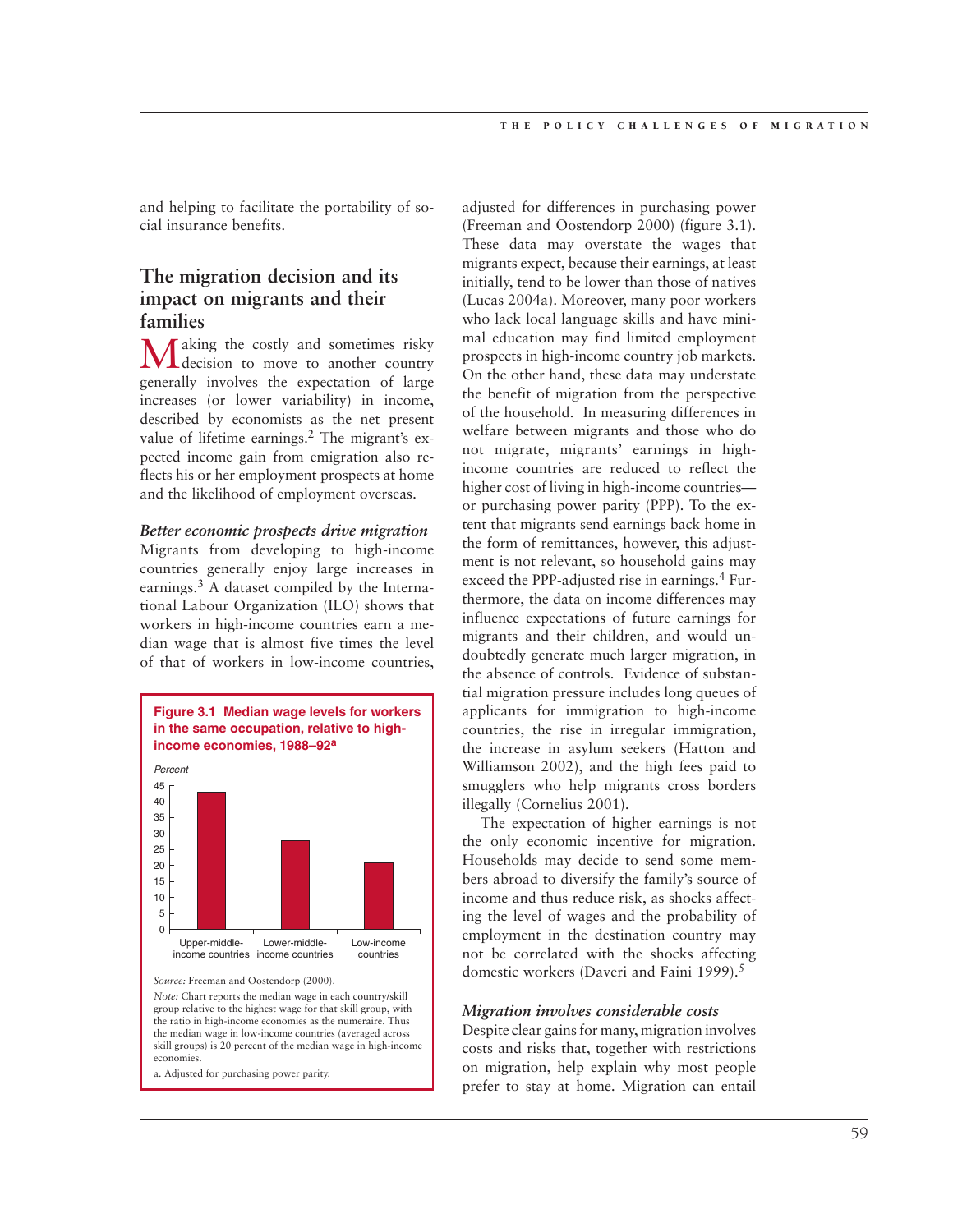substantial up-front costs—transportation, fees charged by recruitment agencies, fees to obtain a visa and work permit, maintenance while searching for work, forgone earnings (if the migrant was or could be employed at home), the reduction in value of location-specific skills (for example, knowing one's native language), and the pain of being separated from family and familiar surroundings. Obviously these costs will vary enormously among migrants.

Lack of data makes it difficult to directly test the relationship between costs and the decision to migrate. However, distance can be used as a proxy for costs, representing not only transport costs, but also migrants' limited familiarity with countries of destination. Adams and Page (2003) find that distance is a significant determinant of the direction of migration from developing countries to the United States, European members of the Organisation for Economic Co-operation and Development (OECD), and the Arab Gulf. Long, Tucker, and Urton (1988) found that distance was an important constraint on internal migration in the United States and the United Kingdom; what holds for internal migration (without political barriers or language differences, and with limited cultural differences) probably holds even more strongly for international migration. Household surveys also provide indirect evidence that distance has an important impact on migration: while some of the poorest do migrate internationally, they are more likely to remain at home or to migrate internally (see below).

Among the largest quantifiable costs to migrants are fees paid to private recruitment agencies, whose role in the international labor market has increased substantially, in part because of the rise of temporary labor migration programs.6 A major conduit of job opportunities for migrant workers, private recruitment agencies often are instrumental in seeking out new markets for job opportunities abroad. They also provide services such as language training and assistance with settlement (see Xiang 2003 in the case of China). However, they also can be a source of abuse (ILO

#### **Table 3.1 Fees charged by recruitment agencies**

| Country                           | <b>USS</b> | Year |  |
|-----------------------------------|------------|------|--|
| Migration to the Middle East      |            |      |  |
| Bangladesh                        | 1,727      | 1995 |  |
| India                             | 900        | 1995 |  |
| Pakistan                          | 768        | 1995 |  |
| Sri Lanka                         | 689        | 1995 |  |
| Sri Lanka                         | 893        | 1986 |  |
| Migration to Japan<br>Thailand    | > 8,000    | 1996 |  |
| Migration to Malaysia<br>Thailand | 666-1,000  | 1991 |  |

*Sources:* Abella 2004; Lucas 2004a; Eelens and Speckmann 1990; Spaan 1994.

2003b). Because many migrants lack information on foreign job markets, and some agencies may have considerable market power, recruitment agencies have captured a substantial share of the rents generated by limits on immigration (Lucas 2004a). Available data (mostly from past years) indicate that recruitment charges range from \$689 (in 1995) for Sri Lankan immigrants to the Middle East to \$8,000 (in 1996) for Thais seeking work in Japan (table 3.1).

Recruitment agencies' potential for earning rents raises the issue of whether governments should regulate their fees. As constraints on migration generate significant excess profits, efforts to regulate recruitment fees would appear to have merit. However, limitations on the terms of mutually agreed contracts can be difficult to enforce, and excessive regulation can drive recruiters underground or lead them to switch to other countries. A few governments have attempted to regulate fees paid to recruiters, and require registration and minimum capital requirements or financial guarantees to limit abuses (ILO 2003a). In general, successful regulation of recruitment agencies involves a large pool of potential migrants (to reduce the likelihood of recruitment agencies switching to alternative sources), effective government institutions, and regulations that focus on the most egregious abuses (instead of just reducing the market rate). Even the Philippines, considered to have a model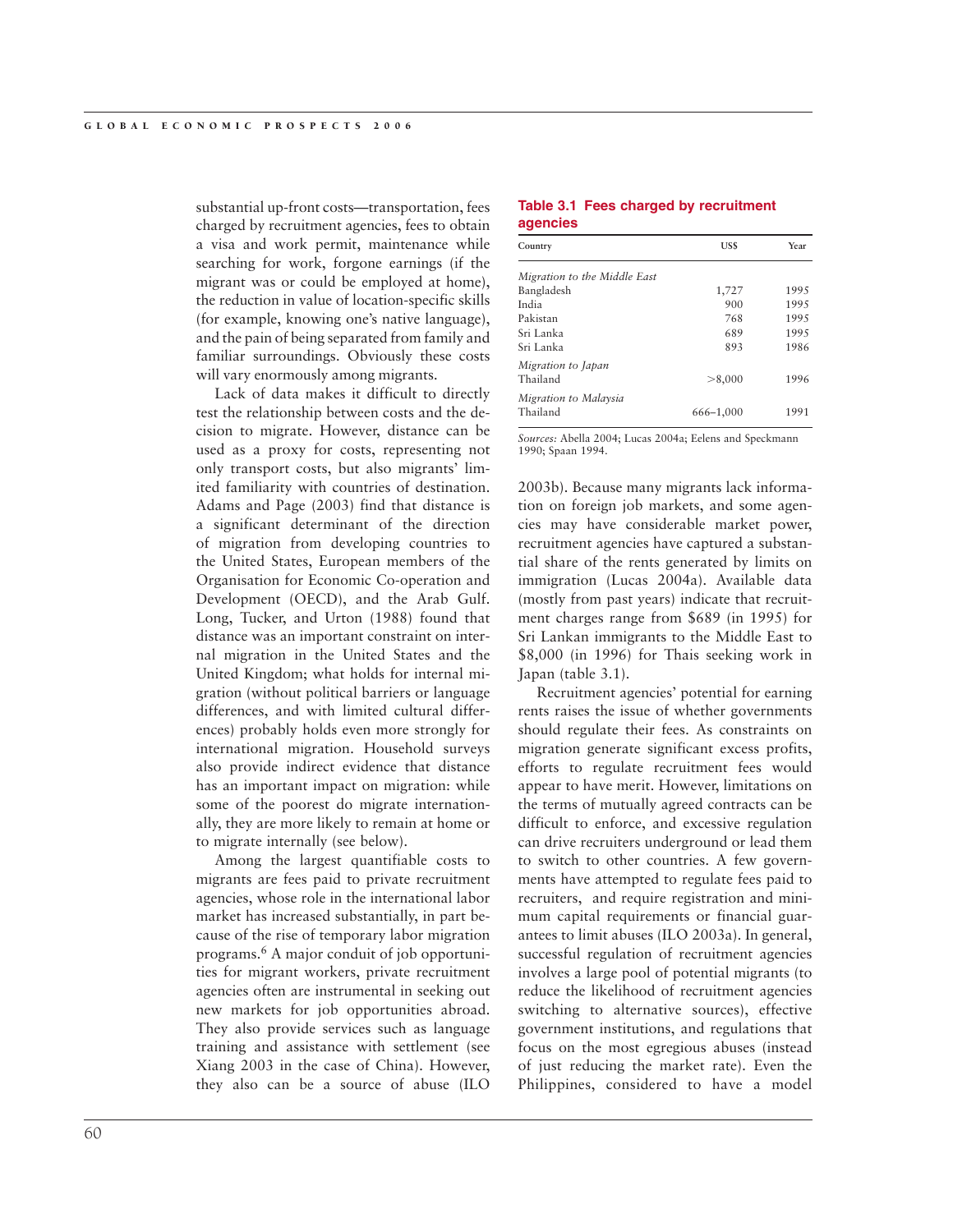program, experiences difficulties in enforcing fee limits, while most recruiters, including the Union of Filipino Overseas Contract Workers, argue that stringent regulation of recruiters impairs the competitive position of Philippine migrants relative to workers from other countries (Martin 2005). Destination countries are probably in a stronger position to regulate recruitment agencies effectively.

#### *Decisions to migrate are often made with inadequate information*

The distance and differences in language and culture between countries of origin and destination imply that migration is particularly affected by inadequate information. Migrants may have a distorted notion of the possibilities of employment and the likely wage in countries of destination, as well as insufficient information on the costs and potential risks of the trip. Smugglers, recruitment agencies, and others with a financial stake in encouraging migration may present a biased picture of the migration experience, and poor information increases the potential for migrants to suffer from fraud and abuse.7

Some origin-country governments have attempted to protect their emigrant workers by regulating the terms of labor contracts. For example, Indonesia, the Philippines, and Sri Lanka have drafted model contracts for various occupations and host countries that detail working terms and conditions to be specified in advance (Abella 1997). Such efforts can be useful in articulating standards and informing migrants of their rights. However, enforcement of such contracts in destination countries can be problematic (IOM 2003). The Philippines, India, and Bangladesh review contracts prior to migrants' departure, and Bangladesh verifies the genuineness of overseas work visas. Some countries have entered into bilateral agreements that require destination countries to issue visas only if the contract is approved by the origin country. Restrictive policies of this kind run the risk of encouraging irregular migration if workers cannot secure approval of contracts in advance. Some countries use fi-

nancial incentives, such as special exemptions from travel taxes for those who clear contracts with government agencies, to facilitate government review of contracts. Some countries with large numbers of emigrants offer a comprehensive set of services, including predeparture training, information on labor markets in destination countries, legal services, $8$  reintegration support, and welfare funds financed from fees paid to origin-country governments by departing workers.<sup>9</sup>

#### *A diaspora can reduce the costs facing migrants*

The stock of emigrants in countries of destination can reduce the costs facing new migrants from the same origin country. The major countries of origin with significant diasporas in high-income countries (figure 3.2) are for the United States: China, Cuba, El Salvador, India, Mexico, Philippines, and Vietnam; and in other countries: Turkey (for Germany); Serbia and Montenegro, Morocco, and Algeria (for France); and China (for Japan and Canada). As migrant networks spread, private institutions and voluntary associations emerge to provide a range of services, including counseling, social services, and legal advice; lodging, credit and job search assistance; and the means to reduce the cost of undocumented migration, including smuggling and transport, counterfeit documents, and arranged marriages (Massey and others 1993). The migrant diaspora can also reduce the likelihood of, and fears concerning, abuse (see Gunatilleke 1998 for the example of Sri Lanka).

Evidence of how the diaspora encourages migration can be seen in the grouping of immigrants from the same country or local region in countries of destination. Bartel (1989) and Jaeger (2000) find that U.S. immigrants tend to move near former immigrants of the same ethnicity. Munshi (2003) finds that an individual is more likely to be employed and to hold a higher paying nonagricultural job when a large number of migrants from his home community are in the United States.10 Studies of the Asia Pacific region have shown that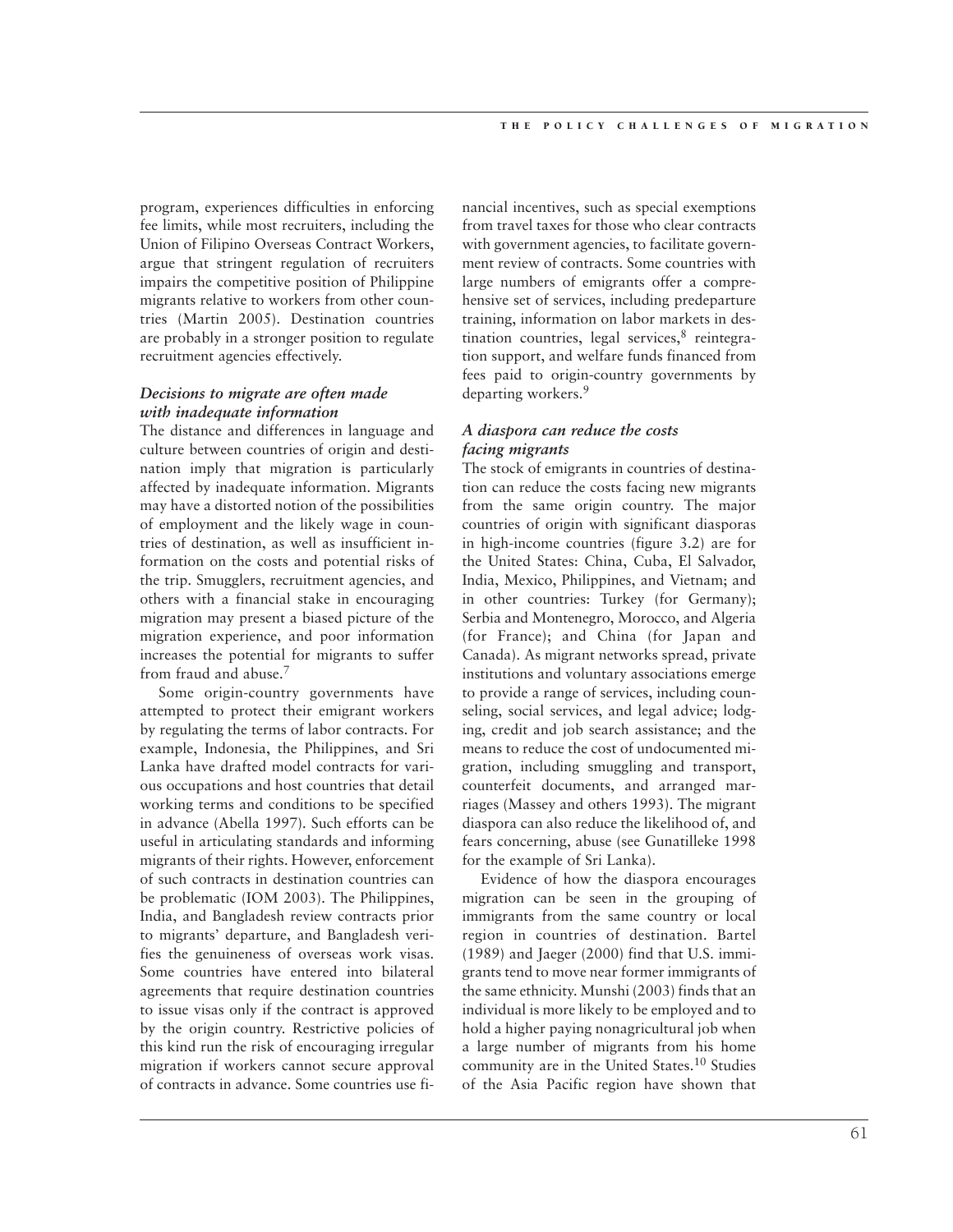

networks raise migration rates once a few initial migrants are established in destination countries (Massey and others 1998).

#### *Irregular migration is often subject to substantial costs and risks*

Irregular migration appears to have increased significantly in major countries of destination, although the estimates are unreliable. The estimates are based typically on the differences between census reports and other immigrant registries, arrests at the border or internally, and regularization programs (Jandl 2004).<sup>11</sup> Irregular migration may have doubled in the United States between 1990 and 2000, and may now account for some nine million people (Passel, Capps, and Fix 2004)—about 25 percent of the total stock of migrants. The scale of irregular migration in Europe may also be high. Just under 700,000 irregular migrants applied for regularization under the recent amnesty drive in Spain. Mid-range estimates provided by Jandl (2003) indicate that irregular migrants range from less than 10 percent of the total reported stock of migrants in France to 60 percent in Greece (figure 3.3).

Most irregular migrants are low-skilled because (a) immigration laws in high-income



countries provide high-skilled workers with greater opportunities for legal entry and residence, and (b) it is more difficult for highskilled workers to practice their professions without adequate documentation, such as educational credentials (Chiswick 2000). Also, skilled migrants often have more to lose at home and may be less inclined to run the risks involved in irregular migration. Irregular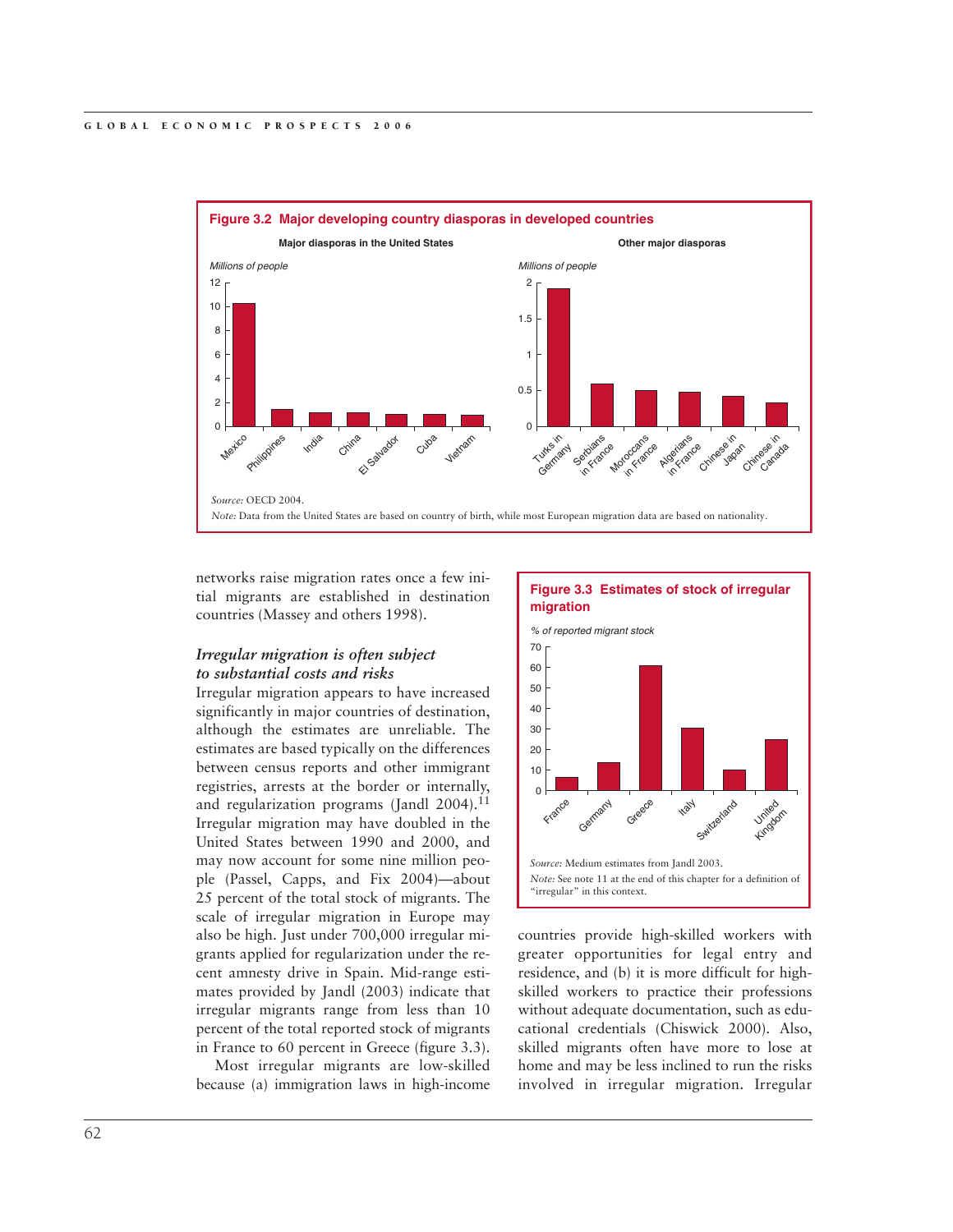migrants also tend to be temporary, rather than permanent, immigrants (Carter 1999).<sup>12</sup>

Irregular migration imposes substantial costs on migrants, compared with permanent migration. It can be more expensive: the average price in 1991 for smuggling an illegal migrant from China to the United States was estimated at \$30,000 and from \$3,750 to \$12,000 for migrants smuggled to Lithuania (Salt and Stein 1997). Irregular migrants can also be paid low wages, have poor working conditions, and be subject to violations of the protections afforded under industrial-country labor laws (Vayrynen 2003). Employers may be able to pay irregular migrants less than legal migrants and natives because only certain employers will hire irregular migrants, or because the migrants are reluctant to move away from support networks. Lower pay and higher costs of migration also make irregular migration less desirable for the origin country, because they cut into remittances. Remittances can be reduced by the relatively expensive money transfer operations used by irregular migrants who lack access to bank accounts (see chapter 6).

Irregular migrants can also be exposed to physical danger. Since 1994 an estimated 2,600 undocumented migrants have died crossing the United States–Mexico border (Meek 2003). Entrapment into prostitution is a danger for women and children (Wickramasekera 2002). Trafficking in persons is estimated globally to involve some 600,000 to 800,000 men, women, and children each year (U.S. Department of State 2004). Different national policies toward migration control make it difficult to combat trafficking and smuggling, although the international protocols against these activities provide a common instrument to criminalize them.<sup>13</sup> Several governments, notably in Southeast Asia, have instituted restrictions on the emigration of women, fearing their exploitation. Unskilled and semi-skilled women are allowed to emigrate from Bangladesh only when accompanied by a male partner (Siddiqui 2003). Such outright bans, in addition to being limitations

on what is generally viewed as a basic right to emigrate, are likely to be counterproductive: they may compel many women to move as undocumented migrants, thus increasing their vulnerability (Misra and Rosenberg 2003). More comprehensive, cooperative policies by governments are likely to have a more positive effect, including the dissemination of information on the risks of migration, strengthened protection for women in destination countries, and stepped-up identification and prosecution of traffickers. Migration agreements between countries of origin, transit, and destination can help achieve such policy coherence (as in the bilateral agreements between some EU states and Morocco and Tunisia, for example).

#### *There are costs for those left behind*

Finally, migration may impose costs on family members left behind, particularly children. For example, Battistella and Conaco (1996) find that the children of migrant parents from Luzon, Philippines, performed worse in school and tended to be less socially adjusted (particularly if the mother had emigrated) than children with both parents at home. On the other hand, Bryant (2005) found that the improvement in the children's health and schooling (financed by remittances), coupled with strong involvement of the extended family, tended to mitigate the social costs of a parent's migration. In general, emigration does impose hardships on family members left behind, but it also improves household income and improves families' ability to make compensating adjustments that mitigate those hardships.14

#### *The impact of international migration on countries of origin varies*

The impact of migration on countries of origin varies greatly, depending on the size of emigrant flows, the kinds of migrants, and labor and product market conditions in the country. In describing these effects, it is useful to distinguish between skill levels, given the differences in the labor markets for low- and highskilled workers.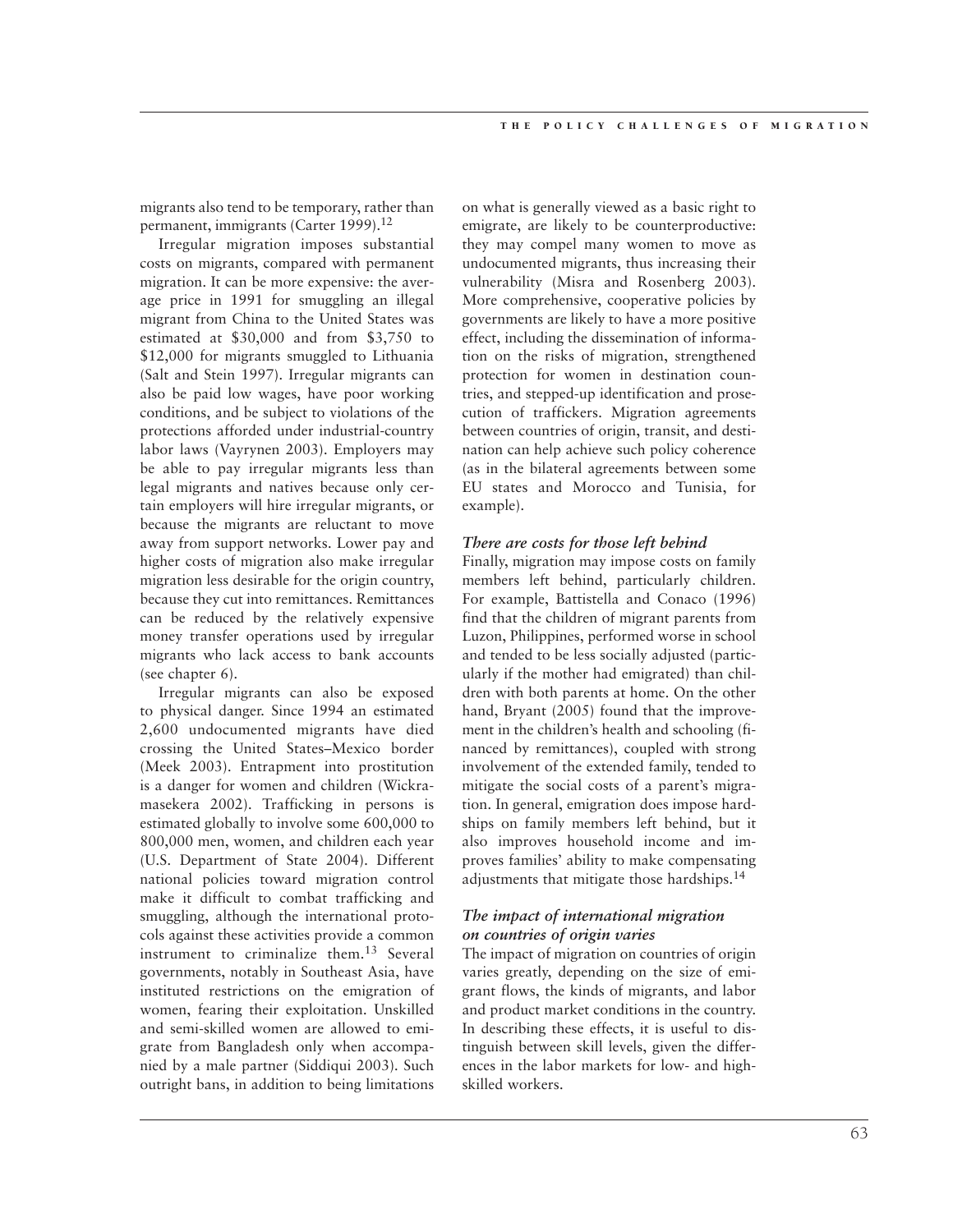## **Low-skilled migration**

*Low-skilled migration can improve labor market conditions for other poor workers* The stock of low-skilled emigrants who moved from developing to industrial countries in 2000 averaged about 0.8 percent of developing countries' low-skilled, working-age residents about the same as in 1990. The regions with countries close to the major destination countries had relatively high rates of low-skilled emigration (figure 3.4).<sup>15</sup>

The effects of South–North migration on working conditions for low-skilled workers in the developing world as a whole must be small. In individual countries, however, largescale emigration can place increased pressure on wages or reduce unemployment of lowskilled workers at the margin. For example, real wages in Pakistan's construction sector and the Philippines' manufacturing sector closely trace the deployment of overseas workers (Majid 2000; Gazdar 2003).16 Lowskill emigration also may reduce underemployment or raise labor-market participation without significant wage increases. Wage trends in Albania, Bangladesh, and Sri Lanka, for example, display no obvious signs of



improvement, despite massive emigration (Lucas 2004a). The wage response to emigration depends on the institutional setting in the labor market in the home country (such as the role of unions, public sector employment, and minimum wage laws); the extent of emigration relative to the domestic labor force; and the degree to which emigrants were productively employed before migrating.

The impact of international migration may differ considerably among regions within countries of origin, depending on the degree of geographic concentration of emigration and the links with other regions through internal migration. People in regions lying close to a common border with the destination country or with easier access to overseas markets (such as metropolitan centers or coastal areas) have a tendency to migrate (Long, Tucker, and Urton 1988; Malmberg 1997). These effects can be greatly magnified through the influence of migrant networks, once initiated from a specific location (Gunatilleke 1998; Shah 1998). Internal migration to areas of high departure can be quite important to the trickledown benefits of international migration, and internal migration also can have an important poverty-reducing impact (box 3.1).

#### *Migration of low-skilled workers is usually beneficial*

Whether emigration results in reduced underemployment, increased labor-market participation, or higher wages, low-skilled workers in the home labor market gain, either directly or indirectly, from additional remittance spending. Emigration of low-skilled workers thus can act as a safety valve for the failure to create appropriate employment at home. There have been cases, however, usually in the context of South–South migration, where large outflows of temporary or irregular workers have resulted in massive return flows due to economic or political shocks in destination countries.17 Also, reliance on large-scale emigration may retard efforts to address the issue of employment expansion over the long term, as a result of either the remittance-driven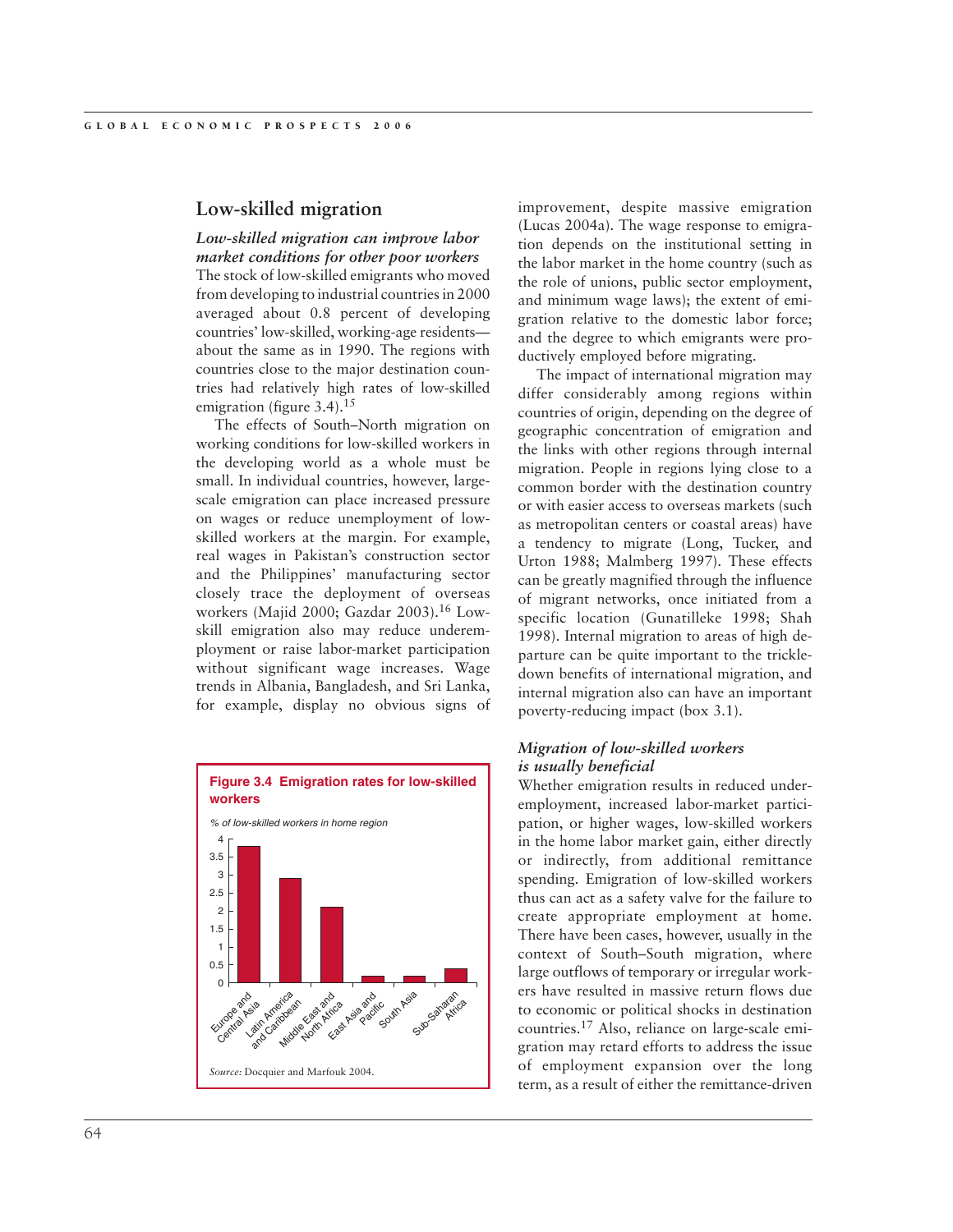# **Box 3.1 Internal versus international migration**

Although internal migration is much larger than international migration, they are in some respects similar phenomena. Both are largely driven by economic disparities among regions, although conflict and natural disasters (not discussed here) can also catalyze large movements of people. Both internal and international migration can be permanent or temporary, voluntary or forced. Both can subject migrants to substantial risks. Both can result in improved labor conditions in the regions of origin. Internal migration in Bangladesh, for example, makes more rural land available for tenancy (Afsar 2003). While the risks are often higher with international migration (particularly for irregular migrants), internal migration can also be plagued by trafficking of persons, particularly of women and children, as evident in parts of Sub-Saharan Africa (Black 2004) and in India and China (Lee 2005).

Internal and international migration also have their differences. Wage differentials are often lower within countries than between countries, reflecting smaller differences in economic conditions within countries than between countries.

Internal migration may have a larger role in reducing poverty than does international migration. While the expected wage gain is lower in internal migration, poor workers may have a better chance of finding work domestically than in economies with higher wages, where workers' lack of skills and language ability restrict job opportunities. Moreover, international migration tends to be more costly, so the poorest workers may not be able to afford it. While data are sparse, household surveys in a few countries indicate the important impact that internal migration has on poverty. In Sierra Leone, internal remittances helped reduce income inequality in poor areas in the 1980s (Black and others 2004). In the Asia Pacific region, international remittances accrue disproportionately to richer regions, while domestic transfers are directed mostly to poorer regions (UN-

ESCAP 2003). In Ghana, internal remittances are estimated to reduce the level of poverty by 14 percent, compared with only 5 percent for international remittances (Adams 2005).

Internal migration can have large costs on receiving areas. The proliferation of HIV/AIDs in Ghana has been linked to the movement of women from rural to urban areas, where unemployment and poverty often force them into the unprotected sex trade (Black 2004b). In some countries, internal migration to the cities has been so massive as to increase crowding and place inordinate burdens on public services, which lowers the quality of urban life.<sup>a</sup>

Internal migration often responds to substantial emigration abroad. In the Philippines, there are indications of large movements from rural areas of the Philippines into the Manila region from which most overseas workers are drawn, although this movement appears to have done little to help sustain wages in rural areas (Saith 1997). Bangladesh has seen rapid responses of intra-village migration to replace departing workers (Mahmud 1989). At the same time, as internal migrants gain skills, resources, information, and network contacts, they often emigrate internationally. For example, workers displaced by falling agricultural prices in southern Mexico often moved to northern towns to work in *maquiladoras,* later moving to the United States.

The links between internal and international migration are inadequately understood, in part because basic data are lacking. To gather more data, it has been recommended that a migration module in demographic and health surveys, censuses, household income and expenditure surveys, and labor force surveys be included (Afsar 2005).

aIn China, for example, rapid urbanization has been accompanied by the emergence of urban enclaves of landless, unemployed migrants from rural areas (Pan 2004).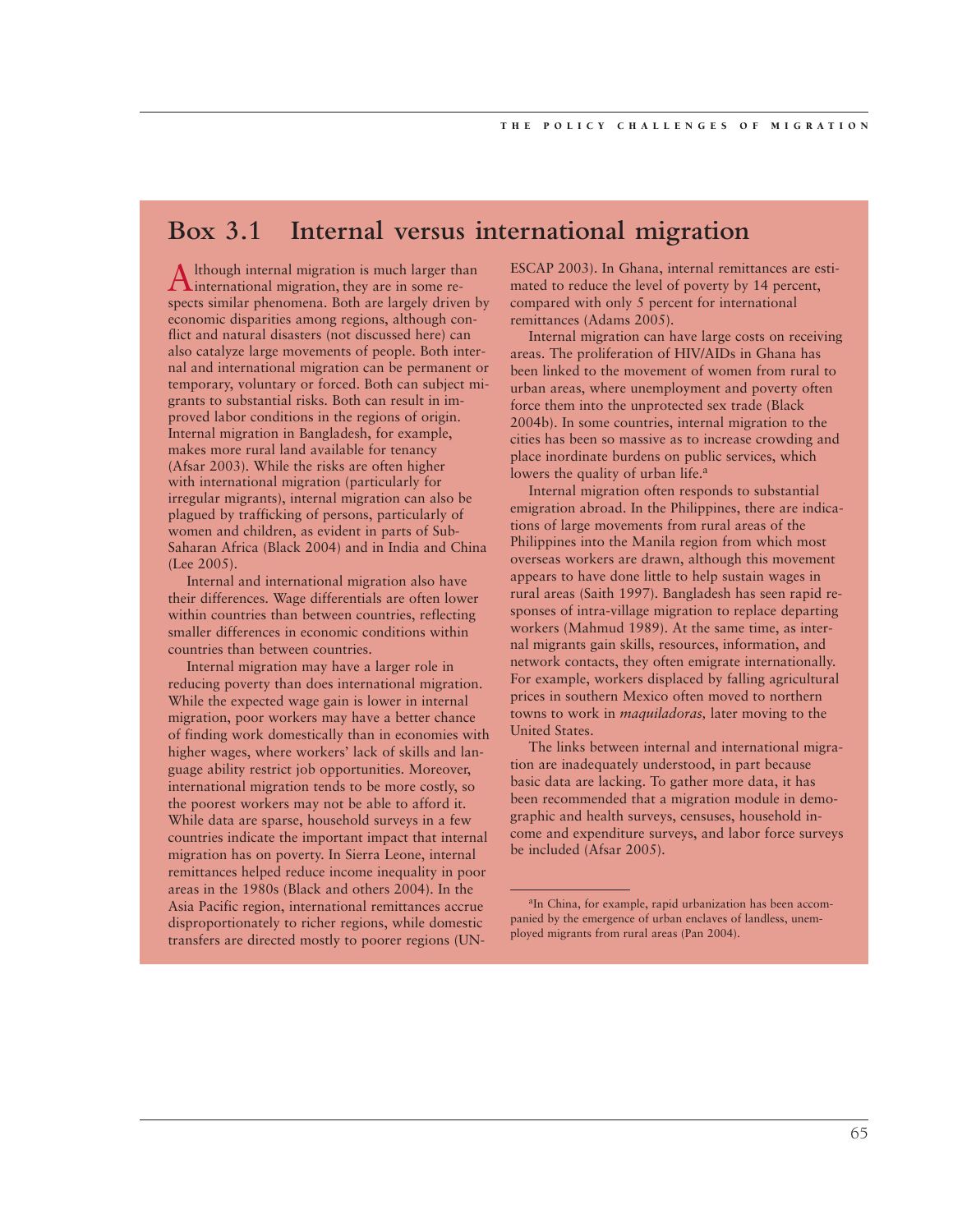exchange-rate appreciation or the reduced pressure for policy reform. In general, however, the opportunity to send low-skilled workers abroad provides substantial benefits to origin countries because of the impact on labor markets and remittances.

#### *Low-skilled migration has contributed to poverty alleviation*

The reduced supply of low-skilled workers may help to alleviate poverty, if as a result of emigration, poor people receive higher wages or find new opportunities to work or receive remittances (see chapter 5). Low-skilled emigration also alleviates poverty to the extent that the people emigrating are poor.<sup>18</sup> It is unlikely, however, that a large proportion of migrants to industrial countries are poor according to the World Bank's definition of poverty as living on less than \$2 a day although certainly a very large share is poor compared to even the poorest in high-income countries. Most migrants from Mexico to the United States come from households located at the middle and upper-middle levels of the income distribution (Rivera 2005). Individuals with very low incomes are unlikely to be able to obtain the financial resources necessary for migration (see, for example, Mahmud 1989 for Bangladesh). Most of the world's poor people live in countries that are far away from industrial countries (Bangladesh, Brazil, China, India, Indonesia, and most of the countries of Sub-Saharan Africa), so transportation is expensive. Moreover, many poor people lack the rudimentary skills required to obtain a job in industrial countries, as well as the social networks that would facilitate migration and provide assistance once in the destination country.

Nevertheless, the limited data indicate that the very poor do move abroad to some extent. In Sri Lanka, returns from household surveys show that the share of households with a family member abroad is approximately equal across income groups.19 Adams (2004) provides model-based estimates implying that about 5 percent of Guatemalan households with incomes of less than \$2 a day received

remittances from abroad (used here as a proxy for having a household member who emigrated). Adams (2005) shows that less than 8 percent of Ghanaian households that received international remittances had estimated incomes (excluding remittances) that fell within the first to fourth deciles of households by per capita expenditures; 55 percent had expenditures in the top three deciles. Lucas (2004a) quotes studies of Kerala (India), Pakistan, the Philippines, and Thailand to support a conclusion that most emigrants were not from the lowest income levels, although the poorest did participate to some extent.

## **High-skilled emigration**

#### *There is a sharp increase in high-skilled migration*

The emigration of high-skilled workers from developing countries has increased since the 1970s.20 By 1990, the stock of high-skilled South–North migrants *in the United States alone* was more than eight times the total number of high-skilled migrants from developing to industrial countries over the 1961–72 period, not counting foreign students (Docquier and Rapoport 2004). The number of highly educated emigrants from developing countries residing in OECD countries doubled from 1990 to 2000, compared to an approximate 50 percent rise in the number of developing-country emigrants with only a primary education (Docquier and Marfouk 2004).

Rates of high-skill emigration vary enormously among developing countries, from less than 1 percent (Turkmenistan) to almost 90 percent (Suriname) and by region, from 15 percent for Sub-Saharan Africa to 5 percent for Europe and Central Asia (figure 3.5). It is important to keep in mind this degree of diversity, as high-skill emigration can have very different effects, depending on the size and economic conditions in origin countries.

The increase in high-skilled migration is partly due to the growing importance of selective immigration policies first introduced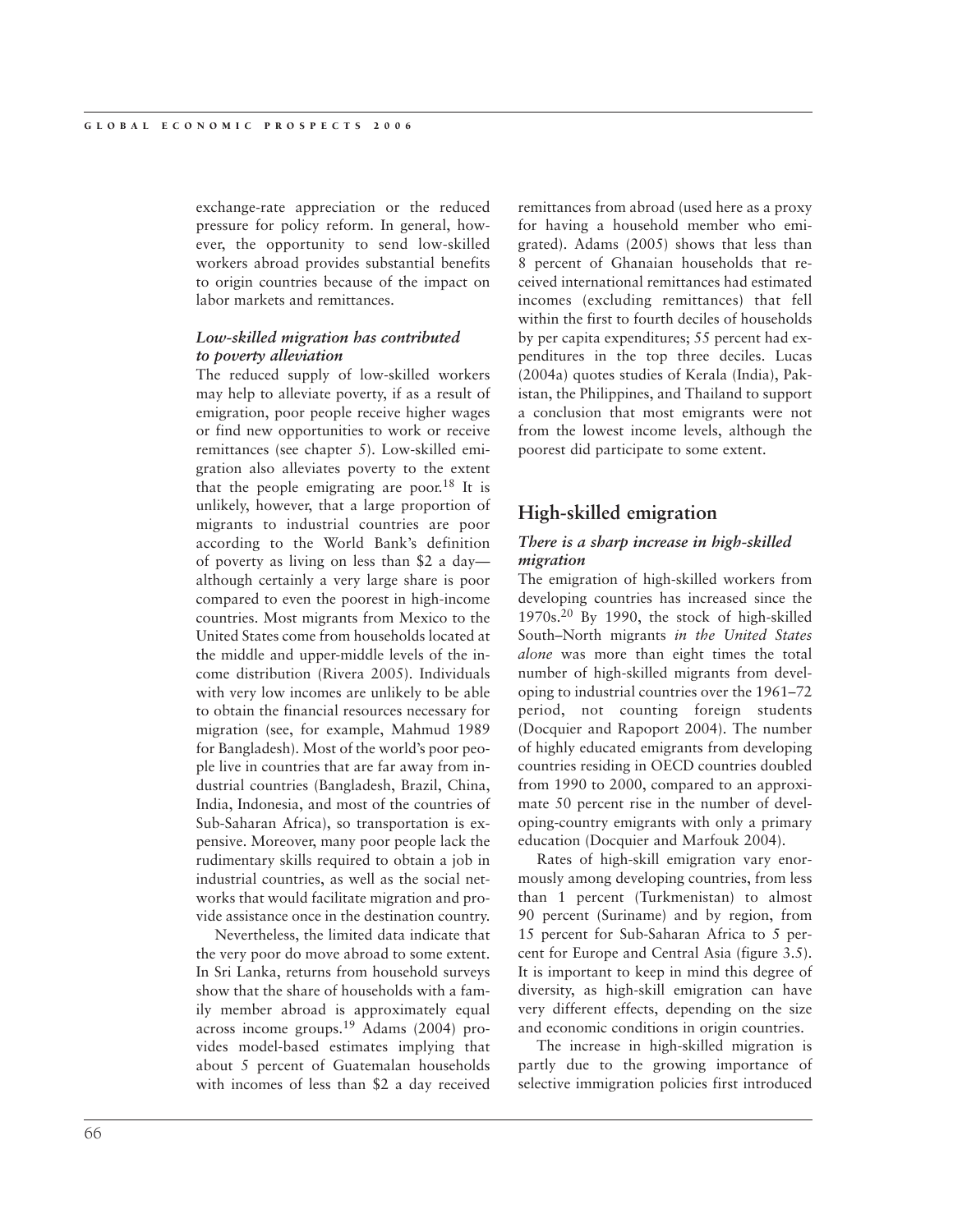

in Australia and Canada in the 1980s and later in other OECD countries.<sup>21</sup> Major recruiting countries have increased their intake of skilled migrants and relaxed their criteria relating to labor-market testing and job offers. Some countries (for example, Germany, Norway, and the United Kingdom) have introduced new programs; others (such as Austria, Republic of Korea, the Netherlands, and Sweden) offer fiscal incentives to attract talent to specific sectors (OECD 2005). These programs, and the migrants themselves, are responding to rising skill premiums in industrial countries that have tightened global competition for skilled workers.

#### *In some instances, high-skilled emigration has a negative impact on living standards of those left behind and on growth*

There are several reasons that migration of high-skilled workers may decrease living standards and growth. First, the total return to education may be greater than the private return, because highly educated workers may be more productive when interacting with similar workers, and they may help train other workers. One statistical measure of the beneficial impact of high-skilled immigrants is that in the United States, both international

graduate students and skilled immigrants were found to be positively correlated with patent applications (Chellaraj, Maskus, and Mattoo 2005). Highly educated citizens may also make contributions to public goods—for example, in improving governance and strengthening the administrative capacity of the state—which may be lost through high-skilled emigration (McMahon 1999).

Second, the productivity of firms may increase with size. If large firms require networks of professionals with specialized skills, then overall productivity will be higher with many professionals. For example, the value of telephone networks increases with the number of people connected. Expanding networks efficiently may require highly technical skills.

Third, emigration of high-skilled workers may impose a fiscal cost. In most developing countries education is heavily subsidized by the state, so that the permanent emigration of educated workers represents a loss of fiscal revenues.22

Finally, emigration of high-skilled workers will increase the price of services that require technical skills. It is difficult to provide comparable levels of service with low-skilled workers, and greater resources devoted to training may be lost through further emigration.

#### *But high-skilled migration is often beneficial for origin countries*

The costs of high-skilled emigration should be evaluated against the beneficial effects of migration, skilled and unskilled: increased remittances, higher wages (for migrants and workers who stay home), and benefits to destination countries (see chapter 2). Moreover, high-skilled emigration will have a limited impact if it is difficult for high-skilled workers to find productive employment in the country of origin. This may be the case for three reasons. First, the investment climate may be so poor, because of political instability or other reasons, that many high-skilled workers cannot pursue their professions. Even under such conditions, however, high-skilled emigration may be harmful if it deprives the government of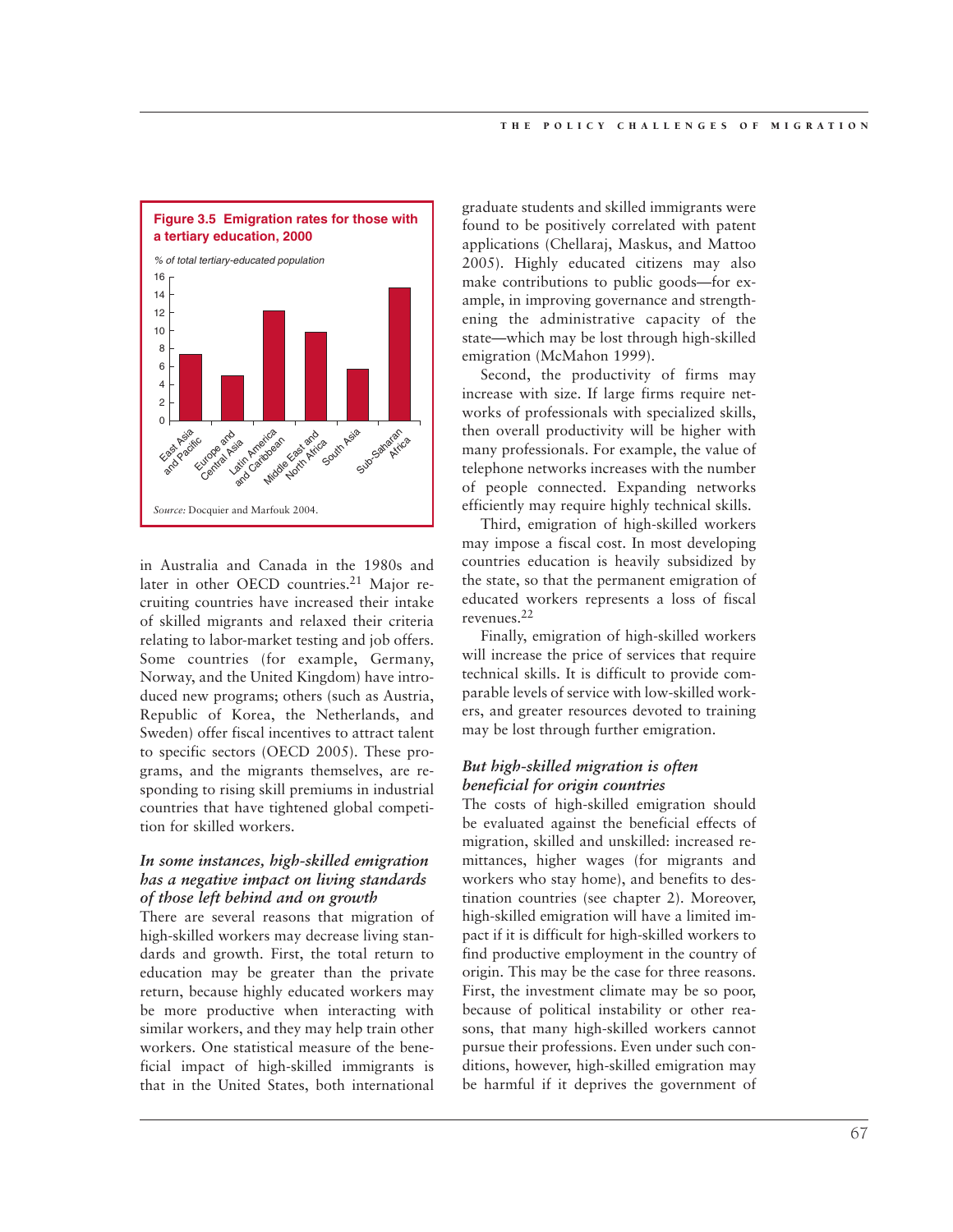competent administrators and limits the prospects for growth once the investment climate improves. Second, a significant proportion of high-skilled workers may not be trained in professions required by the economy, perhaps because of government subsidy policies. And third, some of the smallest developing countries lack the economic scale to productively employ a large number of specialized professionals.23 These issues serve to underscore concerns over the appropriateness of state subsidization of university education in many countries.24

Some recent articles have claimed that high-skilled emigration, even of productively employed workers, may benefit development. The opportunity to emigrate increases the returns to education, leading more individuals to invest in education with a view to emigrating. However, only some of the educated people will actually emigrate. If the increase in human capital of those unable to emigrate exceeds the loss from those who do emigrate, then society's human capital rises following the opening of emigration opportunities (a phenomenon known as the "brain gain").<sup>25</sup> The effect will be largest in countries with large stocks of emigrants (so that the probability of emigration is high). These models have been questioned, however, because they assume that foreign firms are not able to discriminate among educated workers (otherwise they would take the best qualified, and so destroy incentives for education by marginal candidates), and because these models do not apply where family reunification programs, unrelated to the skills, predominate (Schiff 2005).

#### *Findings on the impact of high-skilled emigration are mixed*

It is difficult to generalize about the impact of skilled migration. The dispute over gains and losses has remained largely conjectural and has not been settled by the available empirical studies. On balance, it is not possible at present to provide an aggregate, reliable estimate of the true impact of high-skilled emigration. Some partial conclusions follow.

#### **Table 3.2 Emigration rates of skilled workers, 2000**

Percentage of workers with tertiary education living abroad

|                                                  | 10% | $20\% - 30\%$ |    | Less than 10% to 20% to More than<br>30% |
|--------------------------------------------------|-----|---------------|----|------------------------------------------|
| Number of countries                              | 62  | -33           | 16 | 28                                       |
| Share of developing<br>country population $(\%)$ | 75  | 19            | 3  | 3                                        |

*Source:* Docquier and Marfouk 2004.

The available data indicate that high rates of high-skill emigration affect only a small share of developing countries' population. A data set developed by Docquier and Marfouk (2004) indicates that the 77 countries with high-skilled emigration rates (to industrial countries) in excess of 10 percent account for only one-quarter of developing-country population (table 3.2).<sup>26</sup> Moreover, about half of these people live in countries with very poor investment climates (included in the bottom 25 percent of developing countries, as measured by the United Nations' Human Development Index), which may indicate that many high-skilled workers face limited opportunities to practice their professions. It is important to note that these data do not distinguish by profession (even though high emigration rates for literature professors and physicians would have different economic impacts) or by quality (the emigration of a Nobel laureate physicist would represent a greater loss than the emigration of an average university graduate).

Some countries encourage skilled migration. China, Cuba, India, the Philippines, Sri Lanka, and Vietnam all have programs to facilitate training for migration, suggesting that some policymakers see the benefits of skilled migration—among them remittances, relieving job market pressures, development of an extensive diaspora, and expectations that many migrants will eventually return with improved skills (as discussed below).

Direct, cross-country tests of the relationship between high-skilled emigration and growth have been mixed. The preponderance of evidence supports the view that education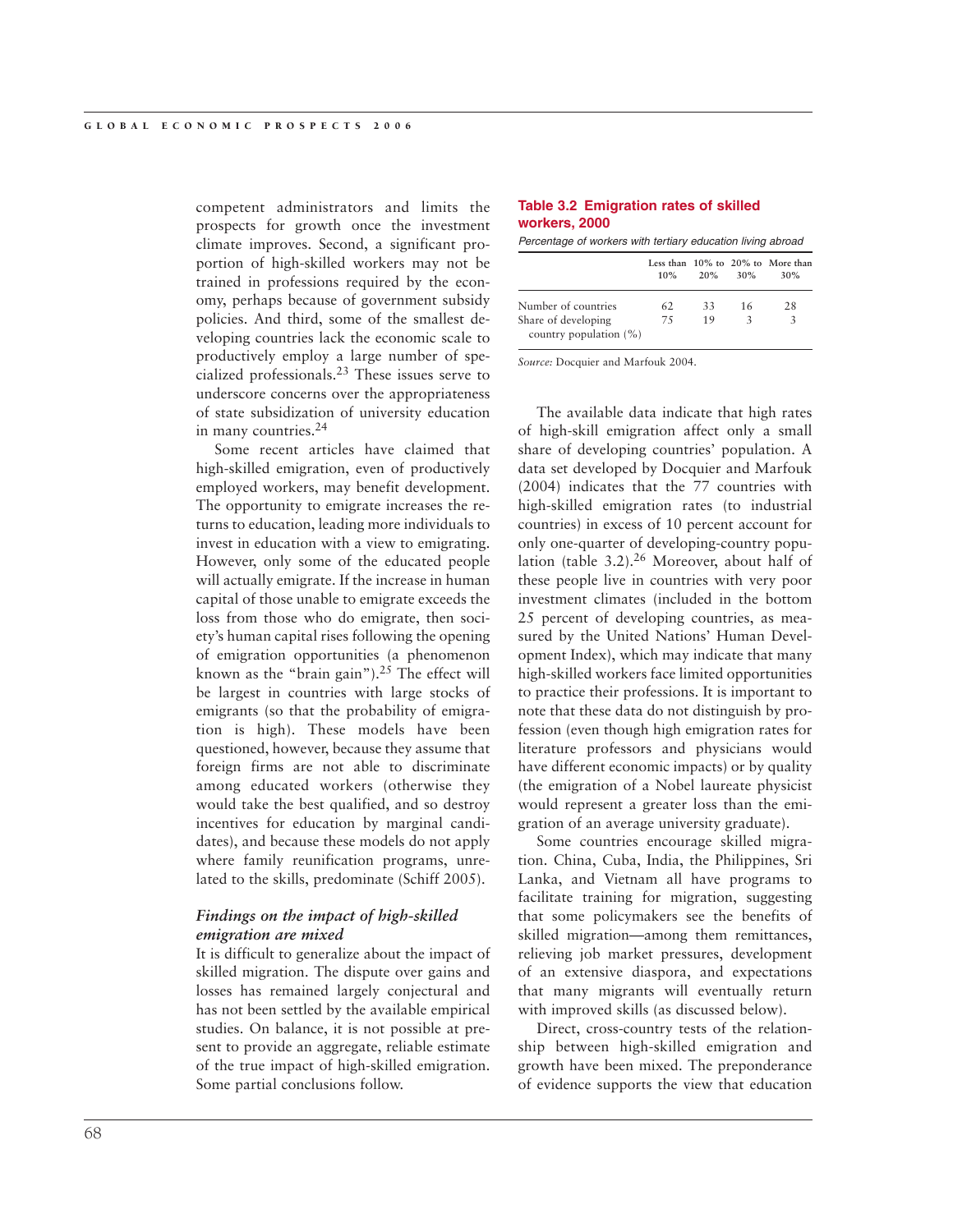makes an important contribution to growth.27 Beine, Docquier, and Rapoport (2001) detected a positive and significant impact on human capital formation from the opportunity for emigration, whereas Faini (2003) found that a higher probability of migration for workers with secondary education had no visible impact on secondary educational achievement in the home country.

#### *High-skilled emigration has had enormous impact on some sectors, especially health*

The sectoral distribution of high-skilled emigrants is important for assessing the implications for countries of origin. Meyer and Brown (1999) estimate that about 12 percent of developing-country nationals trained in science and technology live in the United States. If accurate, these estimates suggest that highskilled emigration may be much more serious for production than shown by the data from Docquier and Marfouk (2004) given above, where total high-skilled emigration to industrial countries was estimated at about 8 percent of the stock of high-skilled developingcountry nationals.

High-skilled emigration may have a particularly severe impact on the health sector, and the emigration of doctors and nurses may reduce the likelihood of some countries meeting the Millennium Development Goals for reducing child mortality, improving maternal health, and combating HIV/AIDS and tuberculosis. Chanda (2001) estimates that at least 12 percent of the doctors trained in India live in the United Kingdom, that Ethiopia lost half of its pathology graduates from 1984 to 1996, that Pakistan loses half of its medical school graduates every year; and that in Ghana only about one-third of medical school graduates remain in the country. Perhaps one-half of the graduates of South African medical schools emigrate to high-income countries (Pang, Lansang, and Haines 2002), and Jamaica had to train five doctors, and Grenada 22, to keep just one (Stalker 1994).<sup>28</sup> Of course, the incentive for migration is often conditioned not only by the opportunity for higher earnings abroad, but also by poor working conditions and public sector services in origin countries.

#### *Origin countries face considerable difficulties in limiting high-skilled emigration*

Even if high-skilled emigration were found to be detrimental to living standards and growth, countries of origin would face serious obstacles in reducing it. Some countries have required that graduates of publicly funded education work for a period of time in public sector jobs. But such requirements can be evaded, and their existence is likely to discourage return of migrants to the country of origin. Several proposals have been made for international schemes to tax high-skilled emigrants, with the funds earmarked for developing countries. Such schemes have made no progress, as they would be hard to enforce. Calculating the welfare loss from high-skilled emigration and thus setting an appropriate level of tax would be difficult. Moreover, the schemes would require the cooperation of migrants and countries of destination—something not likely to be achieved. Bhaghwati (1976) advocates that developing countries should subject their nationals working abroad to local taxes, as does the United States. However, many developing countries would find such a system of taxation difficult to administer.

Some governments encourage skilled workers to stay by improving working conditions, providing research facilities, and giving incentives for research (see the discussion of incentives for return, below). China has reported a nine-fold increase from 1995 to 2003 in foreign programs offered in cooperation with local institutions, which has resulted in lower numbers of students going abroad (Vincent-Lancrin 2004). Such programs may require substantial resources, and poorer countries will face difficulties in creating the conditions required to retain their most-skilled workers. In some cases improvements in governance, which may require political determination rather than large expenditures, may help to retain workers.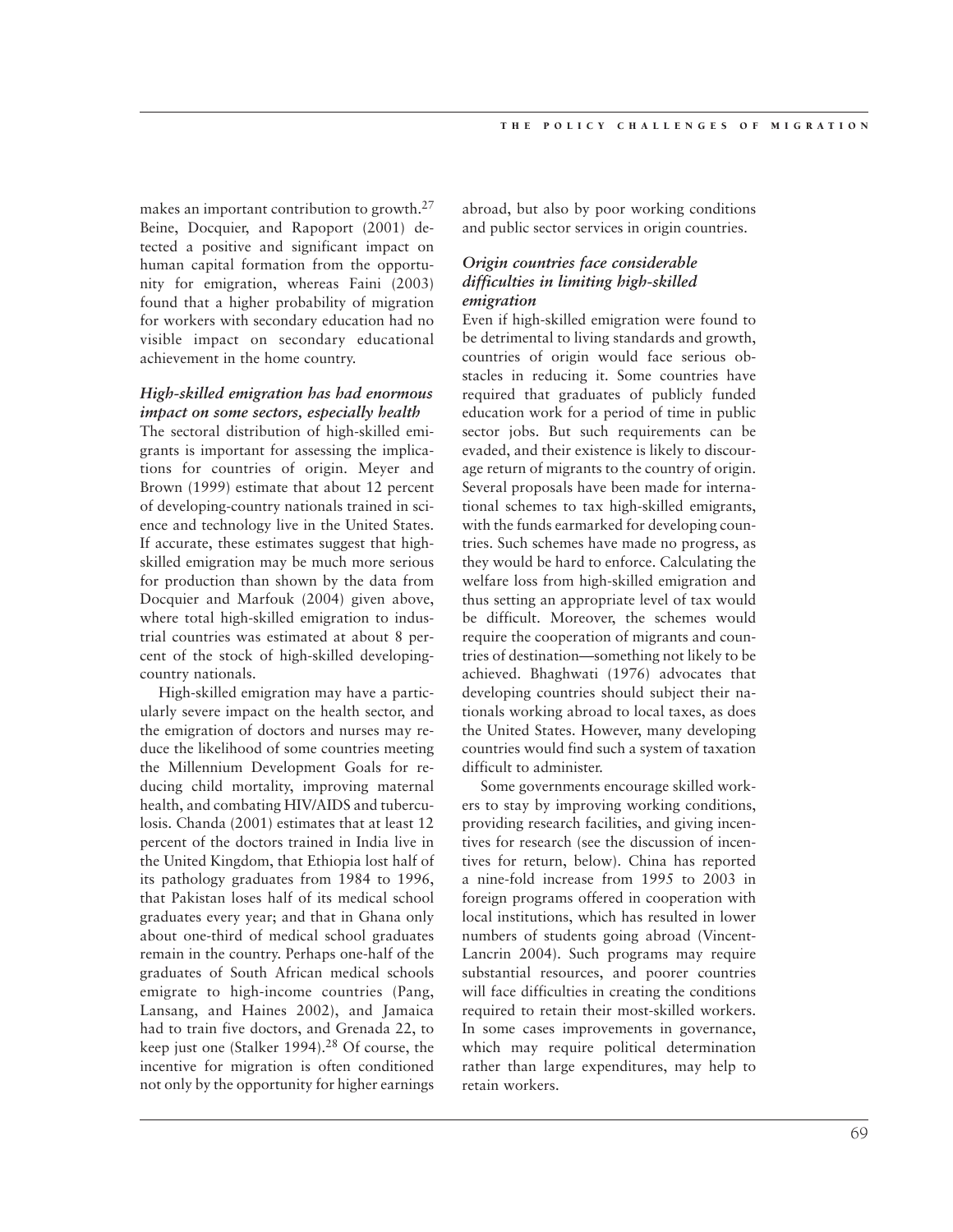#### *Cooperation from destination countries may help*

Effective means of limiting high-skilled emigration, or increasing its benefits, will require the cooperation of countries of destination. One example has been the United Kingdom's code of practice for the international recruitment of health-care workers, which restricts the active solicitation of health care professionals from developing countries. However, implementation has been difficult because the code does not apply to private sector recruiters (House of Commons 2004). A recent proposal to require countries of destination to provide Caribbean countries with subsidies for training health professionals could increase the supply of health workers in both origin and destination countries (Commonwealth Secretariat 2005).29 More broadly, contributions by destination countries to education in origin countries could both compensate origincountry governments for their training of emigrants and improve the qualifications of workers coming to destination countries. Another approach, which would improve the coherence of development policies, would be for destination countries to increase their investment in sectors in which they lack skills, rather than "raiding" those skills from poor countries.

#### **Diasporas**

#### *A large diaspora can expand market access for origin countries*

A potent benefit of high-skilled emigration is the creation of a large, well-educated diaspora, which improves access to capital, information, and contacts for firms in countries of origin. Immigrants play a role in facilitating trade by providing information and helping to enforce contracts (Rauch and Trindade 1999) and by acting as intermediaries that can match buyers with reliable local suppliers (Yusuf 2001). Johnson and Sedaca (2004) emphasize that diasporas can act as "first movers" who catalyze growth opportunities and make connections between markets that otherwise would not exist. Barré and others (2003) cite the importance of diasporas in generating possibilities for codevelopment between firms in the countries of origin and destination, and expanding technical cooperation. With the growth of outsourcing of manufacturing components and telecommunications and other services, diaspora networks may be of increasing importance. However, despite the broad agreement on the importance of diasporas and the many anecdotal comments on how they have assisted development, it is difficult to quantify these benefits.

The diaspora can be a significant source of foreign-exchange earnings (beyond remittances) for countries with sizeable emigration. Orozco (2003) documents diaspora-related increases in exports and tourism receipts for Central America. Gould (1994) and Head and Ries (1998) found that increased emigration to the United States and Canada raised exports from countries of origin.

There is some evidence that the diaspora plays an important role in the transfer of knowledge between destination and origin countries. Agrawal, Cockburn, and McHale (2003) find that patent applications are likely to be filed in both the country of residence and the country of origin. Meyer and Brown (1999) and Brown (2000) identify Internet-based expatriate networks of skilled professionals and students that facilitate the transfer of knowledge. However, the effectiveness of these networks is open to question: less than half of the 61 Internet-based networks examined in 2004 were updated regularly, and only 56 percent were updated within the past year.<sup>30</sup> Origincountry governments can help maintain ties to the diaspora by supporting professional networks, promoting dialogue with government, and funding educational, linguistic, and cultural programs.

## **The return of expatriates can benefit development**

The return of expatriates to their home<br>country is widely perceived as benefitting development (Ellerman 2003). Expatriates may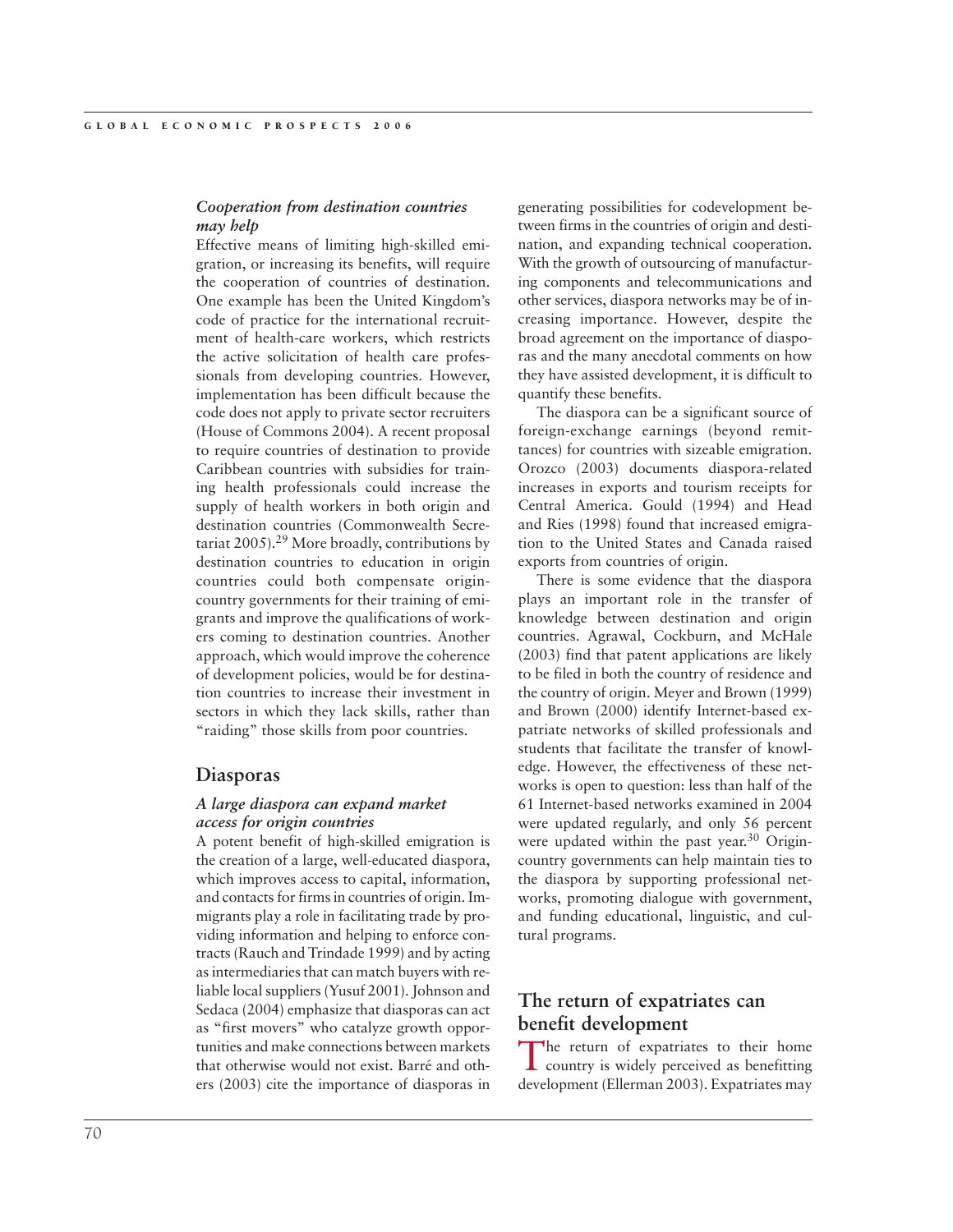be more effective than foreigners in transferring knowledge back home because of their understanding of local culture. However, returnees may also represent retirees, or the lessskilled of the skilled cohort of emigrants (Borjas and Bratsberg 1994; Lowell and Findlay 2001), or may have difficulties in readapting to the home country (Faini 2003), or their skills may have deteriorated while abroad (Ghosh 1996). Returnees may be those disappointed by the wages or working conditions or may have more difficulty in finding or retaining jobs. $31$ 

A range of programs have been established to encourage return of highly educated nationals living abroad, with mixed results. Among developing-country governments, for example, China, the Philippines, Taiwan (China), Thailand, and Tunisia have offered a wide range of incentives, including research funding, access to foreign exchange, expanded real estate investment options, and study opportunities.<sup>32</sup>

The domestic policy environment is critical to productive return. Cervantes and Guellec (2002) cite the favorable impact of returning expatriates in the Republic of Korea, attracted by strong research and development (R&D) environments and infrastructure investments. Industrial parks helped to lure entrepreneurs back to China. In Taiwan (China), the Hsinchu Industrial Park attracted more than 5,000 returning scientists in 2000 alone (Saxenian 2002). Conversely, a poor investment climate will inhibit return. In Armenia, barriers to foreign direct investment (FDI) and inadequate enforcement of contracts have prevented a more active involvement of the Armenian diaspora in local development (Gevorkyan and Grigorian 2003). Saxenian (2000) cites the reluctance of Indian entrepreneurs to return because of government regulations that increase the administrative cost of operating a business—although the Indian diaspora has contributed to the development of information technology in Bangalore.<sup>33</sup>

Both origin and destination countries can help facilitate return, on both a temporary and

permanent basis, through changes in regulaion. Both can allow dual citizenship, an increasingly common practice (Aleinikoff and Klusmeyer 2002). Origin countries can eliminate rules that prevent emigrants from owning or investing in property back home. Permanent residents can be protected from losing their status if they leave for a relatively limited period of time, as this discourages productive temporary returns to the origin country. Destination countries can also allow returning migrants to benefit from the rights they acquire during their work abroad, such as pensions, health insurance, and disability programs (Holzmann, Koettl, and Chernetsky 2005).34 Such arrangements, however, require effective institutions in the origin country to provide such services and are best achieved through negotiations between origin and destination countries.

Destination countries have provided various incentives for the return of migrants. For example, France has provided loans and technical assistance to migrants from Mali and Senegal to establish businesses in their home countries. However, few of the businesses appear to have been successful, either because of the inadequate investment climate in the recipient communities (Gubert 2005) or because participants had worked in low-level jobs in France and lacked entrepreneurial skills (Magoni 2004). Many of these programs are quite small.<sup>35</sup>

International organizations, too, have managed programs to promote return, although they tend to cover few emigrants. The IOM's Return of Qualified African Nationals program successfully attracted more than 2,000 highly skilled persons back to 41 African countries from 1974 to 1990, and the program was later expanded to the Migration for Development in Africa program (MIDA).36 Similar programs have been run for Latin American countries, Afghanistan, and Bosnia and Herzegovina.37 The United Nations Development Programme's TOKTEN project promotes temporary return (threeweek to three-month development assignments), which is often easier to achieve.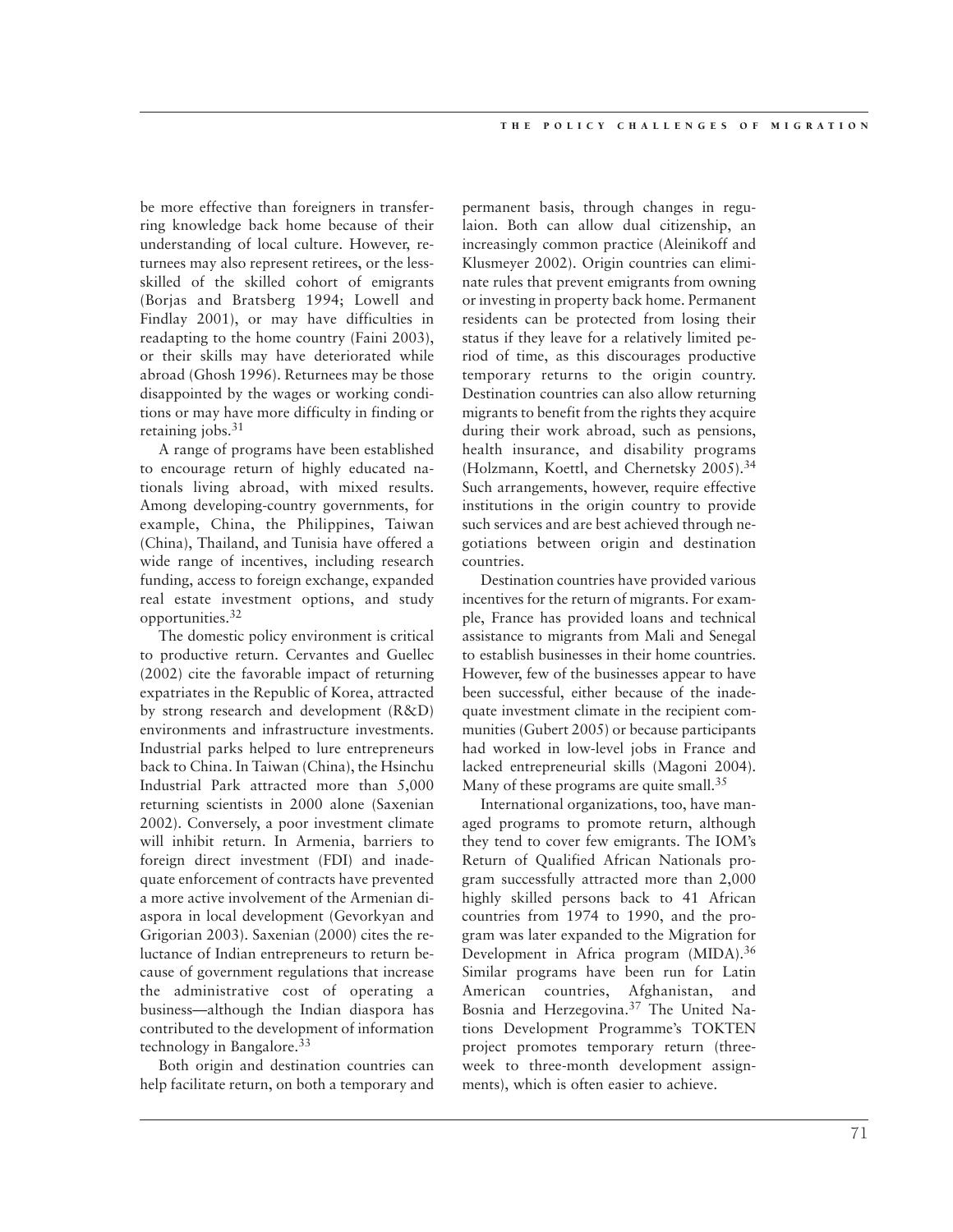## **Temporary migration and international agreements**

The number of temporary workers admit-ted to high-income countries under skillbased programs rose substantially in the 1990s, doubling in the United Kingdom and almost quadrupling in the United States (figure 3.6). Foreign student programs are also proliferating, in part due to competitive marketing and entry policies by Australia, Canada, Germany, and the United Kingdom. Inflows of unskilled, seasonal workers also have increased since the early 1990s in most high-income countries that have such programs (UN 2004). Greater emphasis on temporary migration may reflect opposition to expanding permanent migration.

Temporary labor migration schemes vary greatly from country to country. Skilled migrants tend to have more opportunities under unilateral visa programs (such as the U.S. H-1B visa and the temporary skilled migration programs of Australia and Canada), while unskilled migrants often must rely on bilateral or regional agreements, such as the seasonal work programs between Germany and countries in central and eastern Europe.



#### *Temporary migration may facilitate greater migration flows*

While temporary migration programs can generate benefits similar to those of permanent migration (such as higher incomes for migrants, improved efficiency in destination countries, remittances for origin countries), in some respects those benefits differ between permanent and temporary migration. For the legal migrant, being admitted on a temporary basis may be less desirable than permanent residence, which provides for free movement between destination and origin countries. However, the existence of temporary migration programs (reflecting resistance to permanent migration) may facilitate larger legal flows.

From the point of view of the destination country, temporary migration offers the flexibility to target required skills and to adjust entry in response to changes in labor demand. Temporary migration can reduce fiscal pressures that may be associated with low-skilled immigration, in that temporary migrants tend not to bring their dependents (who may require public services). At the same time, programs can be made conditional on employment, thereby limiting social tensions from immigration. Provisions for temporary migration also can be viewed as offering an alternative to irregular migration.

The record of destination governments in ensuring that temporary migration programs are indeed temporary has been mixed. For example, over 22 years, most workers in the Mexico–U.S. guest workers program returned at the end of their seasonal jobs, although some found ways to obtain permanent status (Martin 2003). Similarly, from 1960 to 1973, threequarters of the 18.5 million foreigners who came to work in Germany left. But 25 percent remained. Coupled with rules that allowed many to eventually bring their dependents, this resulted in significant permanent settlement. There is some evidence that the recent guest worker programs in Europe, particularly those involving subcontracting for short-term projects and some return incentives, have managed higher return rates (Lucas 2004a).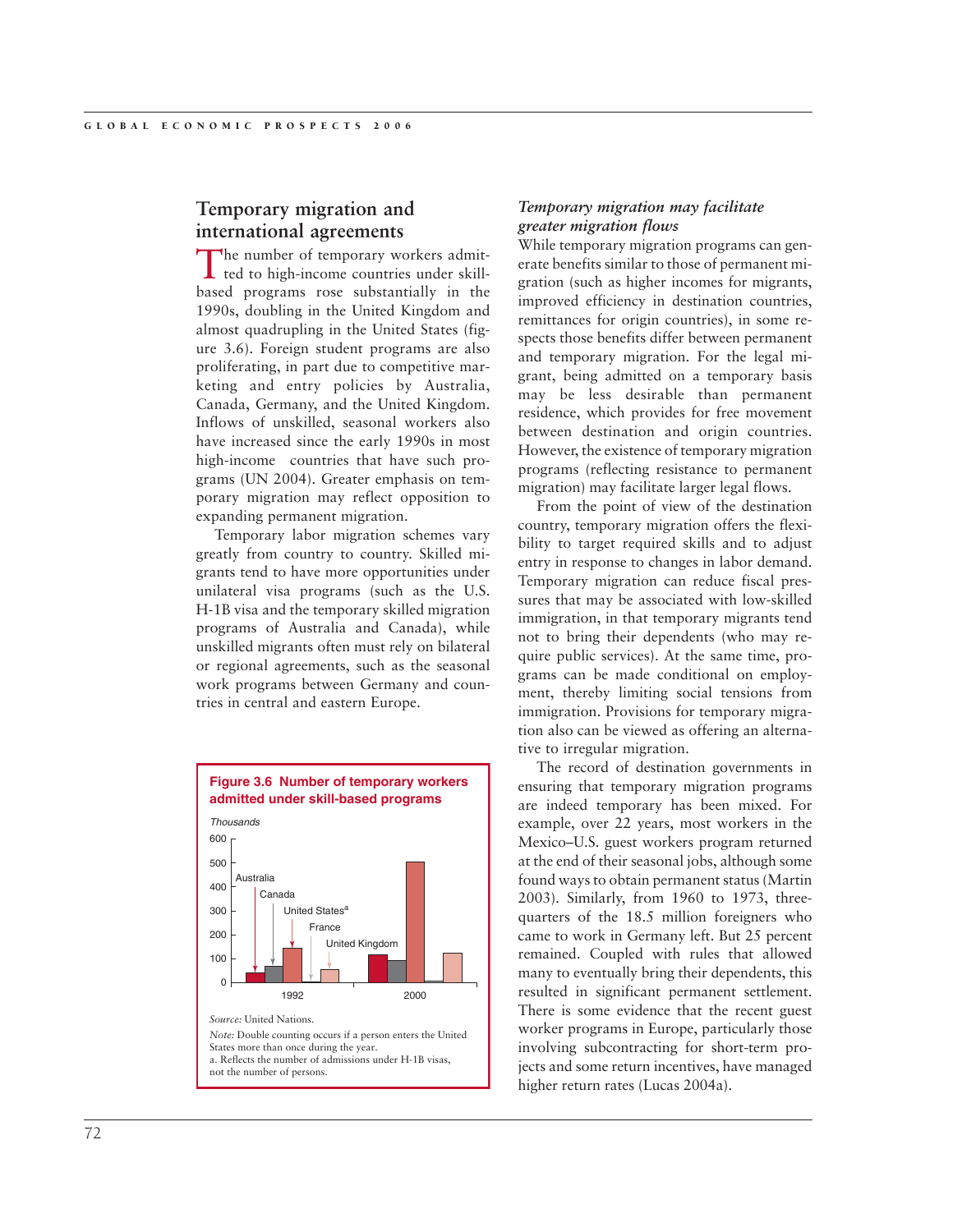### *There are advantages and disadvantages to temporary migration*

Reliance on repeated, temporary migration for workers also has some economic drawbacks. Hiring a temporary immigrant may mean a shorter duration of employment compared with hiring a permanent immigrant, and thus higher costs for training. Temporary migrants are also less likely than permanent ones to invest in skills specific to the destination country (such as language proficiency and licensing requirements), because the returns are enjoyed over a shorter period of time (Chiswick 2000). Nevertheless, for emigrants from developing countries, the wage differentials are so large that they may justify substantial investments in acquiring such skills, even for temporary stays.

For the origin country, remittances (and repatriation of assets) may be higher with temporary migration, because temporary migrants are less likely to bring their dependents and more likely to maintain close ties with the home country. Perhaps most importantly, temporary migration programs can provide an opening to increase legal, unskilled migration, which generates the greatest developmental impact for origin countries, as already noted. On the other hand, temporary migration may provide a less reliable means of exporting large labor surpluses, as cancellation of future access is easier for destination countries than expelling existing migrants. However, it is this flexibility (coupled with less long-run population pressure, fewer concerns over integration, and fewer pension commitments) that makes temporary migration desirable for destination countries, thus facilitating agreements for larger unskilled migration (Winters 2005).

#### *Bilateral agreements can play an important role in low-skilled, temporary migration*

Bilateral labor agreements have become a major vehicle for low-skilled, seasonal workers in agriculture, tourism, and construction, as evidenced by agreements between the United States and Mexico, Germany and central and

eastern European states, and Saudi Arabia and Egypt and Libya. There are several hundred such agreements worldwide, including some 168 signed in the last 50 years in Latin America alone, half in the past 10 years (IOM 2005a).38 Bilateral agreements could improve the benefits of temporary migration for origin countries through greater certainty of access and conditions. This may be particularly important in markets where increased competition from other suppliers might lead to a reduction in access (as occurred in Saudi Arabia and the Middle East in the 1990s). Bilateral agreements can help build the confidence in both origin and destination countries that a particular channel of migration will generate real benefits and minimize costs—for example, that migrants will be treated well and will return at the end of their contract.

Several factors impede the maximization of gains from bilateral agreements, however. Some origin countries may lack sufficiently reliable information on demand for their workers in destination countries, and in which sectors, to negotiate appropriate agreements. Destination countries may likewise have difficulty reliably estimating labor shortages in particular sectors. And origin countries may face resource constraints in implementing obligations with regard to prescreening of migrants or monitoring of their return, although these may be covered by the destination country (as in a nurses program between Romania and Italy). Origin countries may also lack bargaining power to conclude terms favorable to them or to conclude agreements at all. For example, of 18 bilateral agreements proposed by the Philippines with countries in Africa, Asia, Europe, and the Middle East, five countries refused to enter into agreements, and others have remained inactive (Go 2004).

Nevertheless, there is scattered evidence that countries like the Philippines have been able to use bilateral agreements to gain favorable employment conditions for their migrants—and in some cases to support their return and reintegration (Lucas 2004b).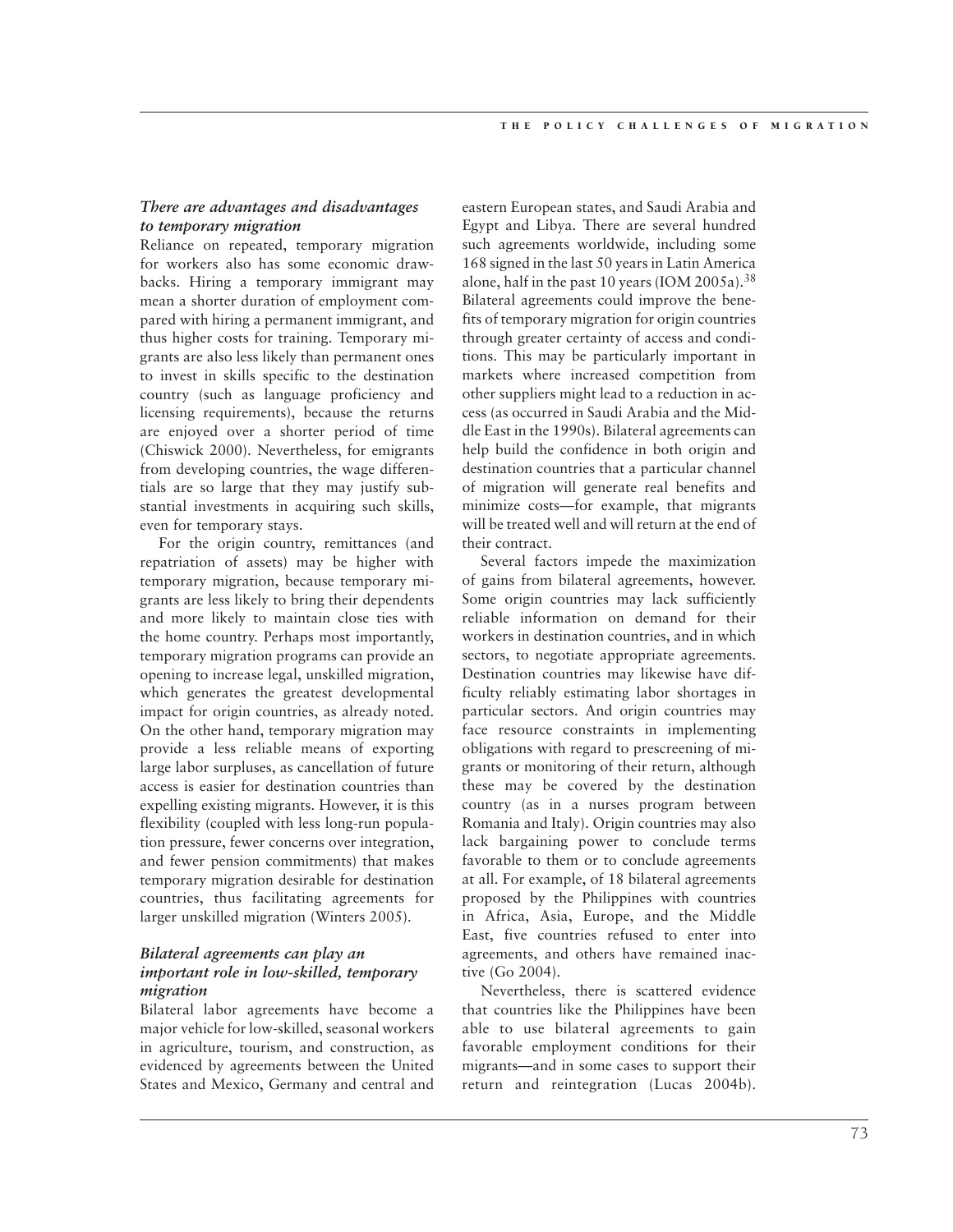Bilateral agreements can help ensure that origin-country credentials are accepted in destination countries, for example.39 They can help ensure that temporary migration is indeed temporary, and that returning migrants are reintegrated, by supporting the transfer of technology and human resource development in the origin country, as under Spain's agreements with Colombia and Ecuador (IOM 2005a). Bilateral agreements can also ensure that the origin country cooperates in monitoring and managing migration, for example, by incorporating a readmission provision (as in the 1997 agreement between Italy and Albania).

They also can limit the effects of brain drain. For example, a pilot scheme between the Dutch and Polish ministries of health prepared Polish nurses for employment in the Dutch health care system for a maximum period of two years and to facilitate their subsequent return and reintegration into the Polish health care system.<sup>40</sup> Other proposals take a development-cooperation approach, under which destination countries fund the training (to their standards) of a given number of nurses in excess of origin country demand, with the surplus nurses granted temporary visas to work in destination countries for a specified period, with guaranteed return.

#### *Except in the EU, regional and international agreements have had little impact on migration*

At the regional level, there has been some progress on removing technical and administrative barriers to the cross-border exchange of skilled personnel for business purposes in Africa, Europe, Latin America, and parts of Asia. Also, several consultative processes on migration have emerged at the regional and global levels.41 However, with the major exception of the EU, most regional arrangements have had little impact on the free movement of less-skilled foreign workers or on permanent migration (World Bank 2005).

International treaties have had only limited impact on migration. Mode 4 of the General Agreement on Trade in Services (GATS) has the potential to improve cooperation on labor services between countries of origin and destination, but so far it has not facilitated a significant rise in cross-border labor movements (box 3.2). The ILO has pioneered the development of international instruments for protecting the rights of migrant workers, and the UN General Assembly adopted the International Convention on the Protection of the Rights of All Migrant Workers and Members of Their Families, which clearly defines the rights of migrant workers, including irregular workers (Wickramasekera 2002). The convention entered into force in 2004. However, none of the major destination countries have ratified it yet, and its means of enforcement are limited.

#### *International agreements governing migration contrast sharply with those for trade*

A major impulse behind the General Agreement on Tariffs and Trade and its successor, the World Trade Organization, was that multilateral agreements that provide for nondiscrimination among countries would maximize the gains from trade. By contrast, there is little support for multilateral, nondiscriminatory approaches to migration, at least in destination countries. In part this is because the economic implications of nondiscrimination differ between trade and migration. In trade, nondiscrimination maximizes economic efficiency by allowing the lowest-cost supplier to compete, thus reducing prices and forcing high-cost producers to improve efficiency or exit the market. But labor markets in highincome countries are generally not permitted (through minimum-wage laws and socialinsurance schemes) to adjust fully to the lowest-cost supplier. Thus the benefits of nondiscrimination are weaker in migration than in trade. U.S. consumers benefit if Indian shirts are cheaper than Mexican shirts, but U.S. employers benefit little if Indians are willing to work for less than Mexicans—the decline in wages is limited.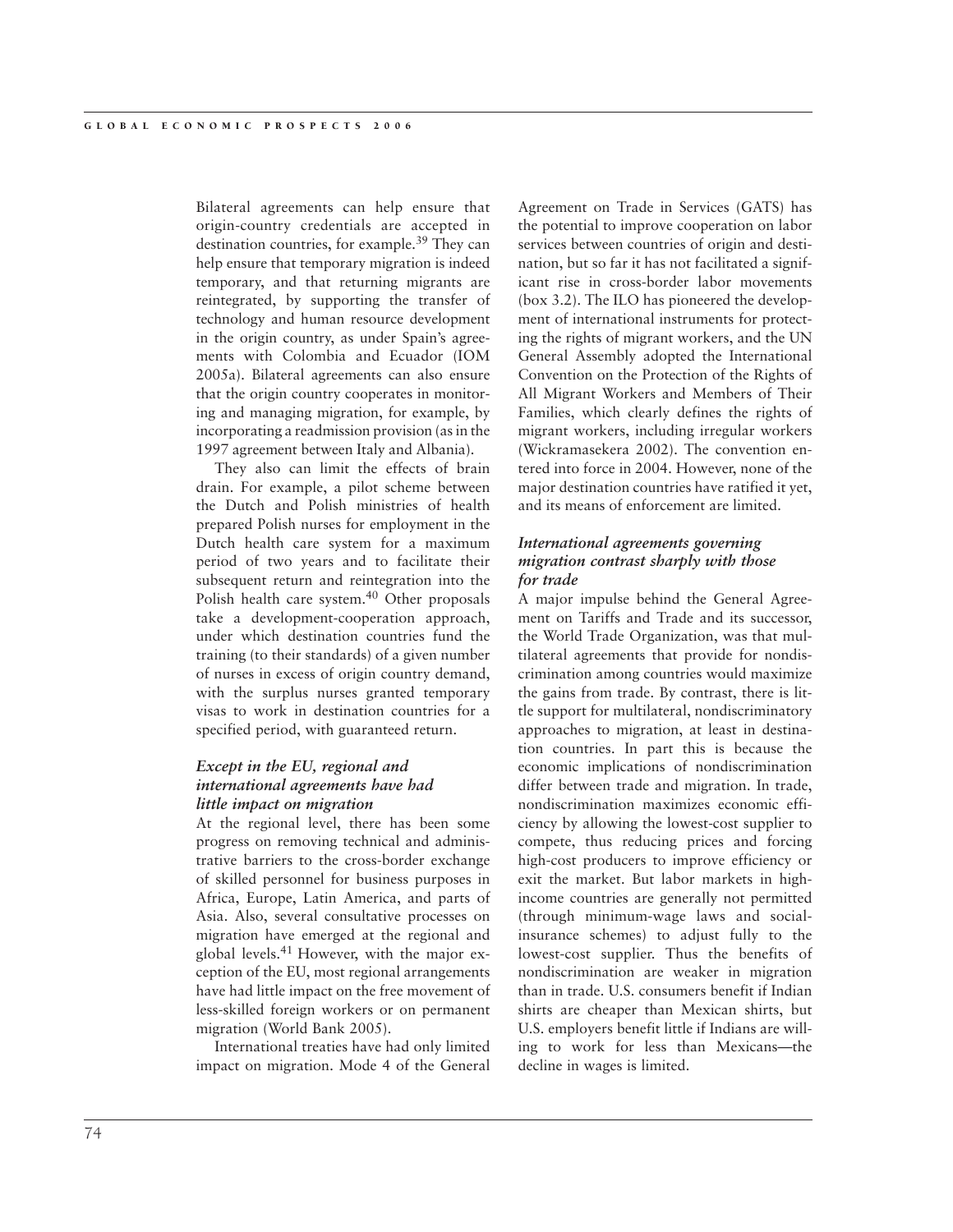# **Box 3.2 Mode 4 and international migration**

The WTO General Agreement on Trade in Ser-vices (GATS) does not cover labor migration per se, but rather the narrower concept of movement of people across borders as one of four modes of delivering services. Mode 4 covers the temporary movement of persons across borders for the purpose of supplying a service. "Temporary" movement is not defined, but permanent migration is explicitly excluded, as are workers in most nonservice sectors, such as agriculture or manufacturing.

Mode 4 service suppliers can be viewed in terms of both duration and purpose of stay: they enter a country for a specific purpose (to fulfill a service contract), for a limited and (generally) specified period of time, and are usually confined to one sector or one job (they do not enter the labor market and are not free to search for employment). Mode 4 is normally understood to include business visitors (persons who come for three months or less to negotiate a contract), intracorporate transferees (persons transferred within a company from one country to another), and suppliers of contractual services (individuals or employees of foreign companies with a contract to supply a service to a client in the receiving country). While Mode 4 includes persons at all skill levels, to date market-opening commitments by WTO members have been limited to the highly skilled.

Relatively few market-opening commitments on Mode 4 have been made by both developed and developing countries. Those that have been made tend to be subject to restrictions on number, type, and duration of stay of service suppliers. Countries' actual regimes for temporary entry of workers tend to be more liberal than their GATS commitments, however, and considerable movement on service issues is occurring in a range of sectors (such as health), notwithstanding the near-absence of relevant GATS commitments.

Five issues arise regarding GATS Mode 4 as an instrument to manage labor mobility. First, GATS commitments are fixed commitments of guaranteed treatment, while migration regimes seek to retain flexibility to make adjustments in line with labormarket conditions. Second, GATS commitments follow the most-favored-nation (MFN) principle that is, treatment offered to one country must be extended to all WTO members—whereas migration regimes can offer special treatment to countries with which regulatory trust or other special relationships have been built (through visa waiver programs, for example). Third, GATS Mode 4 covers only a relatively limited subset of the workers moving around the globe. Agricultural workers, for example, are not generally viewed as falling under the GATS. Fourth, multilateral trade negotiations have a 50-year history, while migration has largely remained a national policy prerogative characterized by limited international dialogue. Finally, movement of people, especially the lower-skilled, raises a raft of issues related to social and cultural integration, exploitation, impact on local labor markets, and, more recently, security that trade agreements are ill-equipped to address.

Against this background, what role might the GATS play in managing labor mobility? The GATS is a narrow, but sharp, instrument that can deliver a powerful guarantee of access, but only for certain types of workers. Beyond this, however, GATS negotiations can be used to create a sense of urgency that may serve to bring migration authorities to the table to discuss ways to manage mobility. Bilateral or regional approaches could, for example, include lowskilled workers and develop creative, cooperative approaches to issues such as remittance transfer, brain drain, and loss of investment in education, prescreening of temporary workers, and return. These agreements could assist in building regulatory trust and improving management schemes in receiving and sending countries. Over time, by creating a template of basic requirements or criteria that could be applied to all countries on a nondiscriminatory basis, they could be used to extend access to a wider group of countries and so approach the MFN principle of GATS.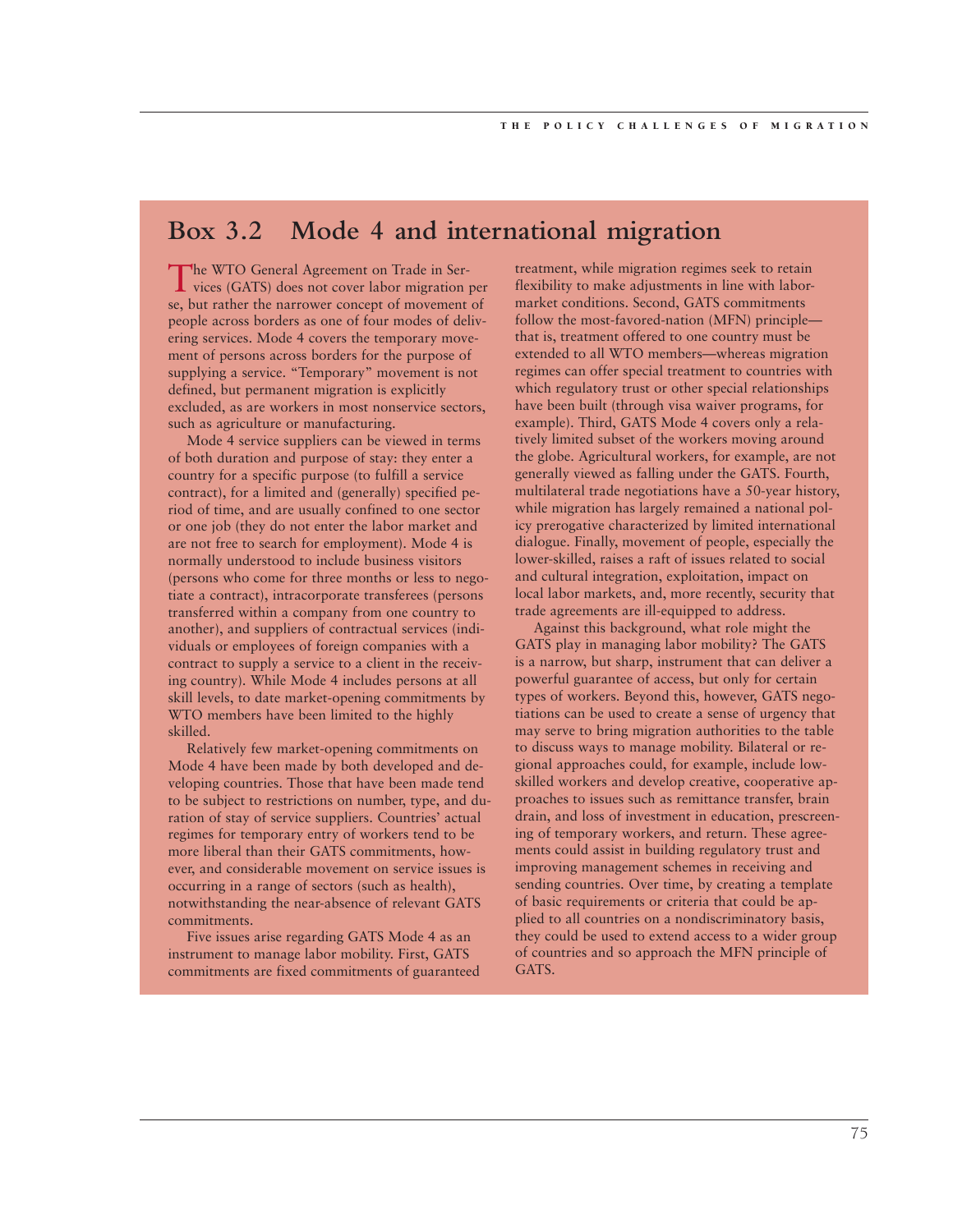But the largest reason that nondiscriminatory approaches are limited is that people are not goods: migration has much broader implications for society than does trade. Destination countries tend to be concerned that immigrants from countries with very different cultures will not integrate easily into society, and high-income countries tend to limit lowincome migrants for fear of overburdening public services (see chapter 2). Thus even those countries that have immigration regimes that do not discriminate by country tend to discriminate by level of skill.

A final important distinction between trade and migration is that trade is subject to relatively effective regulation, while many countries of destination face considerable difficulties (and internal disagreements) in regulating immigration. The lack of effective regulation and incomplete efforts to control immigration encourages many low-skilled migrants to run substantial risks that can lead to conditions akin to slavery, great physical danger, and even death. On the other hand, the same lack of control works to the advantage of migrants by offering opportunities that might not otherwise exist and by benefiting groups within destination countries. The evidence in this chapter suggests that cooperation between origin and destination countries, through agreements that provide for temporary, lowskilled migration, and through enforcement of laws protecting migrants from exploitation and abuse, can improve the impact of migration for countries and for migrants.

#### **Notes**

1. Of course, migration may arise out of a combination of economic, political, and social goals. Also, migration among developing countries is an increasingly important phenomenon, but given data limitations we focus here on migration from developing to industrial countries.

2. Empirical work largely confirms the view that income differentials are important determinants of migration. Borjas (1987), Karemera, Oguledo, and Davis (2000), and Hatton and Williamson (2002) found that migration to the United States was negatively related to source-country income per capita,

among other variables. Solimano (2002) found that real per capita income differentials between Argentina and source countries were the main determinant of net migration flows in the twentieth century.

3. See also chapter 2, which points out that migrants' earnings (per worker) increase eleven-fold, before adjusting for differences in purchasing power in high-income versus developing countries.

4. The basic idea is that the opportunity to earn money based on developed country prices but spend it (through remittances) based on developing country prices is a major benefit from migration. The same adjustment from the perspective of the migrant is discussed in the modeling exercise in chapter 2.

5. See the discussion of remittances and smoothing of household consumption in chapter 5.

6. By the late 1990s, public employment services already played an insignificant role in the recruitment of foreign workers, except where migration was covered by bilateral labor agreements (ILO 1997). For example, nine out of ten workers sent from Asia have used private recruiters (Abella 1997); and for Romania, most jobs in countries with which the government has not secured bilateral agreements are found by private intermediaries (Diminescu 2004).

7. Hugo (2004) describes how work contractors are the primary source of information for potential migrants from Indonesia, and relates this to the high levels of exploitation of Indonesian contract workers compared with workers from other countries.

8. Support services provided through Philippine labor attachés have provided critical legal counseling and protection (Moreno-Fontes Chammartin 2005).

9. The funds operated by the Philippines, Pakistan and Sri Lanka provide scholarships, legal aid in destination countries, insurance against death and disability, and loans for predeparture costs, housing, and self-employment. The administration and delivery can often be difficult, particularly on insurance (Tan 2004), and some emigrants may resent the mandatory nature of the schemes (Abella 1997).

10. Also regarding Mexico, Mora and Taylor (2005) find that the presence of a family member in the United States increases by 7 percent the probability that an individual will migrate, while McKenzie (2005) shows that larger migration networks increase the probability of other community members migrating.

11. An irregular migrant in this context is defined as any person entering, residing, and working in a country without proper documentation of their legal status in that country, or any person who has committed a crime or breach of immigration law in that country and therefore is not entitled to remain in that country.

12. However, Cornelius (2001) notes that the share of irregular migrants who settle permanently in the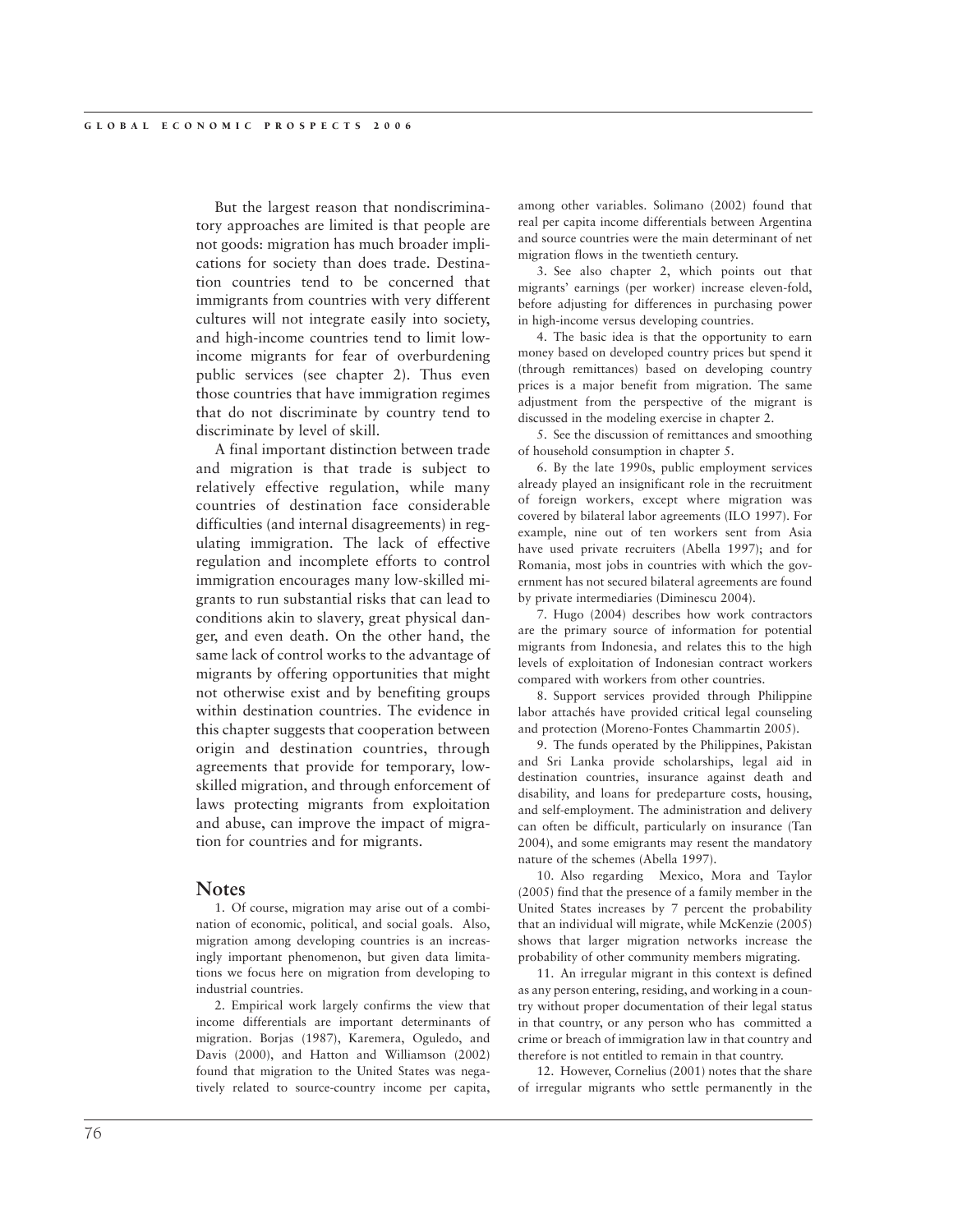United States has increased—a trend accelerated by tighter border enforcement adopted in the mid-1990s.

13. Protocol to Prevent, Suppress and Punish Trafficking in Persons, Especially Women and Children; and Protocol against the Smuggling of Migrants by Land, Sea and Air, 2000. These supplement the Convention against Transnational Crime, 2000.

14. Dedicated government offices such as the Philippines Overseas Workers Administration, unions such as the seamen's union in the Philippines, and nongovernmental organizations (NGOs) can help families and communities make adjustments when family members migrate.

15. These data are described in Docquier and Marfouk (2004), which relies on census data (plus extensive estimations), and thus undercounts irregular migrants, who are mostly low skilled. The data are taken largely from industrial countries, so that lowskilled migration to other developing countries, as well as high-income countries in the Middle East and Asia, is not reflected (which, for example, reduces the ratio of low-skilled emigrants from South Asia).

16. Similarly, mine labor recruiting in South Africa increased wages in the plantation sectors in both Malawi and Mozambique, which ultimately resulted in the curtailed permission to recruit in Malawi in the early 1970s (Lucas 1987).

17. For example, the compulsory repatriation of workers to Kerala following the Gulf conflict in 1990–91 threw Kerala into a fairly sharp recession (Lucas 2004b).

18. This is not invariably true, for example, if the departure of one household member leaves his or her dependents impoverished. In general, family income is likely to rise with emigration, but cases of real hardship caused by emigration do exist.

19. This calculation is based on income that includes remittances from the emigrant, so the number of Sri Lankan households with a family member abroad that were poor *prior to migration* is probably larger.

20. Much of the data on high-skilled migration refers to individuals who have some tertiary education, although other kinds of qualifications (electrician, plumber, ability to handle sophisticated machinery) are of economic interest.

21. See Lowell (2001) for a list of programs to attract high-skilled workers.

22. For example, forgone income tax revenues associated with Indian-born residents of the United States may be equal to one-third of current individual income tax receipts in India (Desai, Kapur, and McHale 2001), although this is a very low share of total government revenues.

23. Such countries benefit highly from remittances. Remittances to countries with populations of less than

1.5 million totaled about 6 percent of gross national income, compared with an average of 1.7 percent for all developing countries.

24. Available data do not distinguish émigrés educated at home from those educated abroad, an issue of growing importance as education is increasingly marketed to the developing world by high-income countries.

25. This theory is developed in Mountford (1997), Chau and Stark (1999), Stark (2003), and Drinkwater and others (2002).

26. These data do not include high-skilled emigrants to other developing countries, which may be an important issue for many developing countries.

27. Microeconomic evidence tends to find that education is associated with higher earnings (Mincer 1991). After some considerable debate, recent articles find that years of schooling have a positive impact on productivity growth (de la Fuente and Domenech 2002), and that the quality of education (as measured, for example, by pupil-student ratios or the dropout rate) may matter more than the quantity (Barro and Lee 2000).

28. Clemens (2005) presents an alternative view, arguing that health systems in Africa are not greatly weakened by emigration because the option to emigrate encourages entry into the medical field.

29. Institutions exist in countries of origin that train workers for external labor markets, for example some nursing schools in the Philippines and a medical school in Budapest that teaches in German. However, these schools do not receive funds from potential countries of destination (World Bank 2004).

30. Data are based on a survey carried out for a background paper, available on request.

31. Workers who stayed in Albania had higherquality skills than returnees (De Coulon and Piracha 2002), and returnees from Sweden were found to be less successful economically than emigrants who stayed (Edin, LaLonde, and Åslund 2000). See also Hugo (2002) on re-emigration from Australia and Constant and Massey (2003) on Germany.

32. See Pang, Lansing, and Haines 2002 on Thailand, Lucas (2004a) on China, and the IOM office in Tunis on Tunisia.

33. The High-Level Committee on the Indian Diaspora (2001) notes the role of expatriates in attracting R&D investments from Intel, Oracle, Texas Instruments, Sun Microsystems, and IBM.

34. Recognizing benefits earned abroad may reduce costs to the destination-country government, as many such services are likely to be less expensive in developing countries. The cost implications have some uncertainty, as some migrants will choose to return even without portability of benefits.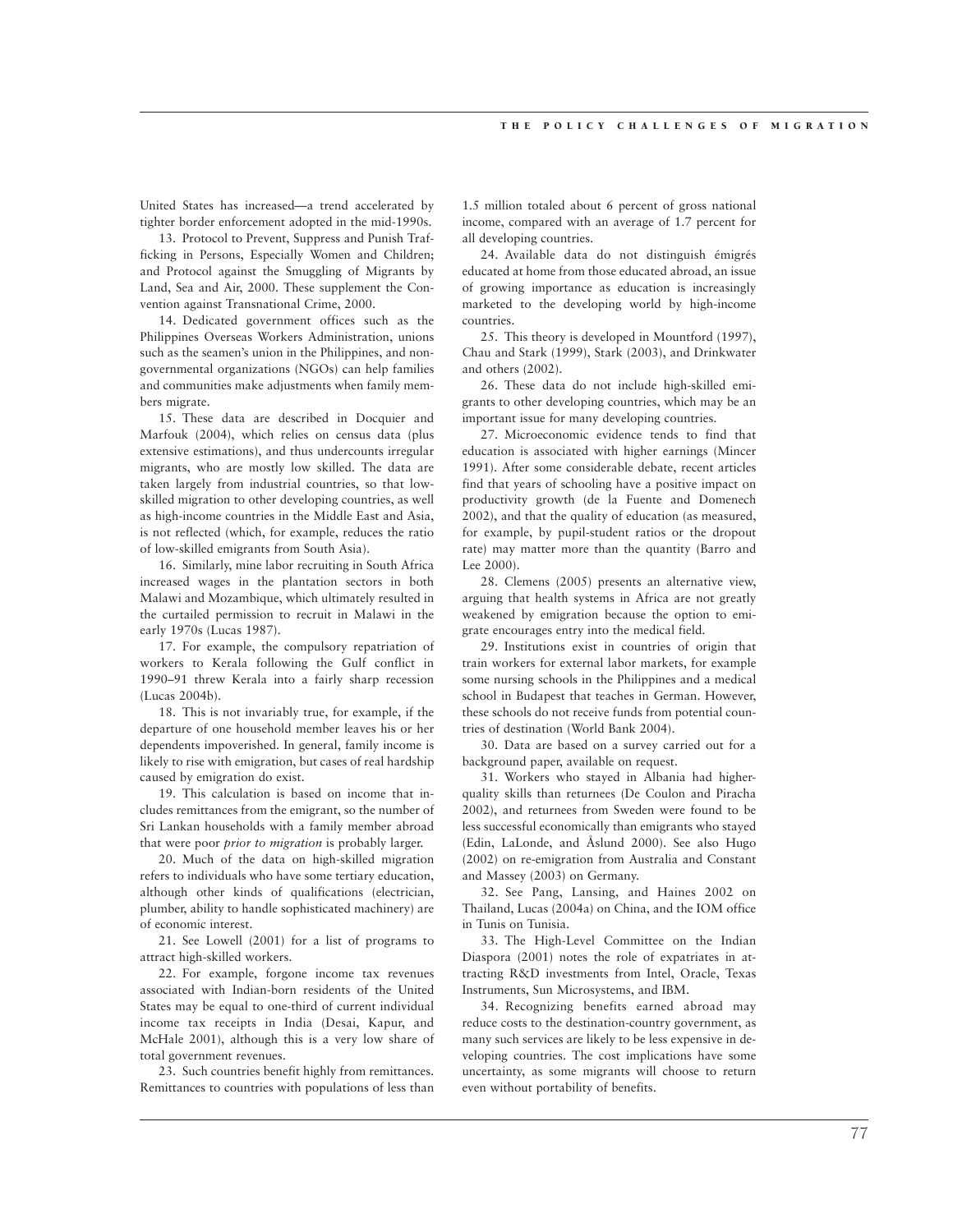35. For example, a program between Germany and Eritrea disbursed only 65 loans from 1993 to 1997, while a project in Italy's Veneto region trained only 30 Albanian immigrants in setting up companies or launching joint ventures with local companies in their country of origin.

36. The Return of Qualified Africans program was evaluated by the European Commission as contributing to development at micro levels (IOM 2005b).

37. The Return for Qualified Afghans has been criticized for offering low compensation packages and involving few individuals despite being expensive to run (Jazayery 2002).

38. Australia, Argentina, Canada, and the United States entered into bilateral labor agreements with countries of origin in the mid-twentieth century. The *bracero* program admitted some five million Mexican farm workers to the United States between 1942 and 1966. In Europe, Germany and France recruited guest workers from southern Europe, Turkey, and North Africa after the Second World War until the economic downturn of the 1970s.

39. An example is the agreement that provides for the acceptance of Vietnamese information technology credentials in Japan (Vietnam Trade 2005).

40. The pilot ended in January 2005, and the outcomes are being evaluated by the Dutch government.

41. Regional examples include the Regional Conference on Migration (Puebla Process) and Lima Process in the Americas; MIDSA and MIDWA in Africa; and the Manila, APC, and Bali Processes in Asia. Inter-regional processes include the "5 plus 5" (a migration dialogue established in 2002 between southern Europe—France, Italy, Malta, Portugal, Spain—and the Maghreb group—Algeria, Libya, Mauritania, Morocco, and Tunisia. Global consultation forums include the UN Global Commission on International Migration, the Berne Initiative, IOM's International Dialogue on Migration, and ILO's International Labor Conference.

#### **References**

- Abella, M. 1997. *Sending Workers Abroad: A Manual for Low- and Middle-Income Countries.* Geneva: International Labour Office.
- ———. 2004. "The Role of Recruiters in Labor Migration." In *International Migration: Prospects and Policies in a Global Market*, ed. Douglas S. Massey and J. Edward Taylor. Oxford: Oxford University Press.
- Adams, Richard. 2004. "Remittances and Poverty in Guatemala." Policy Research Working Paper 3418. World Bank, Washington, DC.
	- ———. 2005. "Remittances and Poverty in Ghana." Mimeograph. World Bank, Washington, DC.
- Adams, Richard, and John Page. 2003. "International Migration, Remittances, and Poverty in Developing Countries." Policy Research Working Paper 3179. World Bank, Washington, DC.
- Afsar, Rita. 2003. "Internal Migration and the Development Nexus: The Case of Bangladesh." Bangladesh Institute of Development Studies, Dhaka.
- ———. 2005. "Internal Migration and Pro-Poor Policy." In *Migration, Development, and Poverty Reduction in Asia,* ed. Gervais Appave and Frank Laczko. Geneva: International Organization for Migration.
- Agrawal, Ajay, Iain Cockburn, and John McHale. 2003. "Gone But Not Forgotten: Labor Flows, Knowledge Spillovers, and Enduring Social Capital." Working Paper 9950. National Bureau of Economic Research, Cambridge, MA.
- Aleinikoff, T. A., and Klusmeyer, D. 2002. *Citizenship Policies for an Age of Migration*. Washington, DC: Carnegie Endowment for International Peace.
- Barré, Rémi, Valéria Hernandez, Jean-Baptiste Meyer, and Dominique Vinck. 2003. *Diasporas scientifiques: Comment les pays en développement peuvent-ils tirer parti de leurs chercheurs et de leurs ingénieurs?* (Scientific diasporas: how can developing countries benefit from their expatriate scientists and engineers?) Paris: IRD Editions.
- Barro, R., and J. W. Lee. 2000. "International Data on Educational Attainments—Updates and Implications." Working Paper 7911. National Bureau of Economic Research, Cambridge, MA.
- Bartel, A. P. 1989. "Where Do the New U.S. Immigrants Live?" *Journal of Labor Economics* 7(4): 371–91.
- Battistella, Graziano, and Ma. Cecilia G. Conaco. 1996. "Impact of Migration on the Children Left Behind." *Asian Migrant* 9(3): 86–91.
- Beine, Michel, Frederic Docquier, and Hillel Rapoport. 2001. "Brain Drain and Economic Growth: Theory and Evidence." *Journal of Development Economics* 64: 275–89.
- Bhagwati, Jagdish. 1976. "The Brain Drain." *International Social Science Journal* 28: 691–729.
- Black, R., 2004. "Migration and Pro-Poor Policy in Africa." Working Paper C6. Sussex Centre for Migration Research, University of Sussex.
- Black, Richard, Savinna Ammassari, Shannon Mouillesseaux, and Radha Rajkotia. 2004. "Migration and Pro Poor Policy in West Africa." Working Paper C8. Sussex Centre for Migration Research, University of Sussex.
- Borjas, George. J. 1987. "Self-Selection and Earnings of Immigrants." *American Economic Review* 77(4): 531–53.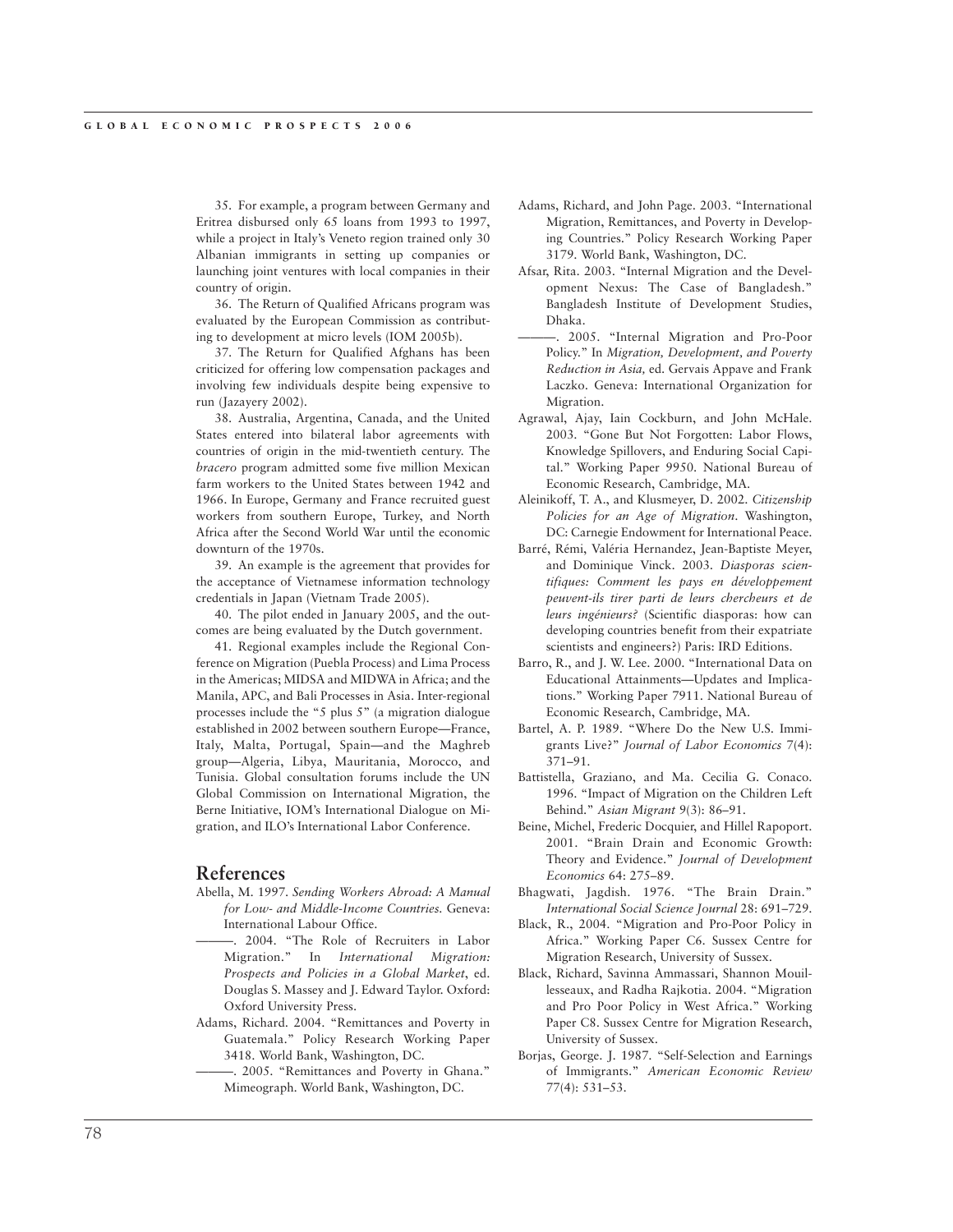#### THE POLICY CHALLENGES OF MIGRATION

- Borjas, George J., and Bernt Bratsberg. 1994. "Who Leaves? The Outmigration of the Foreign Born." National Bureau of Economic Research Working Paper 4913. Cambridge, MA.
- Brown, Mercy. 2000. "Using the Intellectual Diaspora to Reverse the Brain Drain: Some Useful Examples." Paper presented at the Regional Conference on Brain Drain and Capacity Building in Africa. Addis Ababa, February 22–24.
- Bryant, John. 2005. "Children of International Migrants in Indonesia, Thailand, and the Philippines: A Review of Evidence and Policies." Working Paper 2005-05. UNICEF Innocenti Research Center, Florence.
- Carter, Thomas J. 1999. "Illegal Immigration in an Efficiency Wage Model." *Journal of International Economics* 49: 385–401.
- Cervantes, M., and D. Guellec. 2002. "The Brain Drain: Old Myths, New Realities." *Observer*, May 7. www.oecdobsever.org/.
- Chanda, Rupa. 2001. "Trade in Health Services." Paper prepared for the Working Group on Health and International Economy of the Commission on Macroeconomics and Health, World Health Organization, Geneva.
- Chau, Nancy H., and Oded Stark. 1999. "Migration under Asymmetric Information and Human Capital Formation." *Review of International Economics* 7(3): 455–83.
- Chellaraj, Gnanaraj, Keith Maskus, and Aaditya Mattoo. 2005. "The Contribution of Skilled Immigration and International Graduate Students to U.S. Innovation." In *International Migration, Remittances, and Development,* ed. Caglar Ozden and Maurice Schiff. Washington, DC: World Bank.
- Chiswick, Barry R. 1988. "Illegal Immigration and Immigration Control." *Journal of Economic Perspectives* 2(3): 101–15.
	- ———. 2000. "The Economics of Illegal Migration for the Host Economy." Paper presented at the National Association for Business Economics Annual Meeting. September.
- Clemens, Michael. 2005. "Do No Harm—Is the Emigration of Health Professionals Bad for Africa?" Prepared for the G-20 Workshop on Demographic Challenges and Migration. Sydney, Australia, August.
- Commonwealth Secretariat. 2005. "A Managed Migration Program for Teachers and Nurses." London.
- Constant, Amelie, and Douglas S. Massey. 2003. "Self-Selection, Earnings, and Out-Migration: A Longitudinal Study of Immigrants to Germany." *Population Economics* 16: 631–53. November.
- Cornelius, Wayne A. 2001. "Death at the Border: The Efficacy and 'Unintended' Consequences of U.S. Immigration Control Policy, 1993–2000." Working Paper 27, Center for Comparative Immigration Studies, University of California– San Diego.
- Daveri, Francesco, and Riccardo Faini. 1999. "Where Do Migrants Go?" *Oxford Economic Papers* 51: 595–622. oep.oxfordjournals.org/cgi/content/ abstract/51/4/595.
- De Coulon, Augustin, and Matloob Piracha. 2002. "Self-Selection and the Performance of Return Migrants: The Case of Albania." Discussion Paper 0211. Department of Economics, University of Kent, Canterbury.
- De la Fuente, A., and R. Domenech. 2002. "Human Capital in Growth Regressions: How Much Difference Does Data Quality Make? An Update and Further Results." Unpublished paper. Universidad Autonoma, Barcelona.
- Desai, Mihir A., Devesh Kapur, and John McHale. 2001. "The Fiscal Impact of the Brain Drain: Indian Emigration to the U.S." Prepared for the Third Annual NBER-NCAER conference, December 17–18. Harvard University and National Bureau for Economic Research, Cambridge, MA.
- Diminescu, Dana. 2004. "Assessment and Evaluation of Bilateral Labour Agreements Signed by Romania." In *Migration for Employment: Bilateral Agreements at a Crossroads*. Paris: Organisation for Economic Co-operation and Development.
- Docquier, Frederic, and Abdeslam Marfouk. 2004. "Measuring the International Mobility of Skilled Workers (1990–2000)." Policy Research Working Paper 3381. Development Research Group, World Bank, Washington, DC.
- Docquier, Frederic, and Hillel Rapoport. 2004. "Skilled Migration: The Perspective of Developing Countries." Policy Research Working Paper 3382. Development Research Group, World Bank, Washington, DC.
- Drinkwater, Stephen, Paul Levine, Emanuela Lotti, and Joseph Pearlman. 2002. "The Economic Impact of Migration: A Survey." Paper prepared for Second Workshop of the Fifth Framework Programme Project, "European Enlargement: The Impact of East-West Migration on Growth and Employment," December 6–7, Vienna.
- Edin, Per-Anders, Robert J. LaLonde, and Olof Åslund. 2000. "Emigration of Immigrants and Measures of Immigrant Assimilation: Evidence from Sweden." *Swedish Economic Policy Review* 7: 163–204. Fall.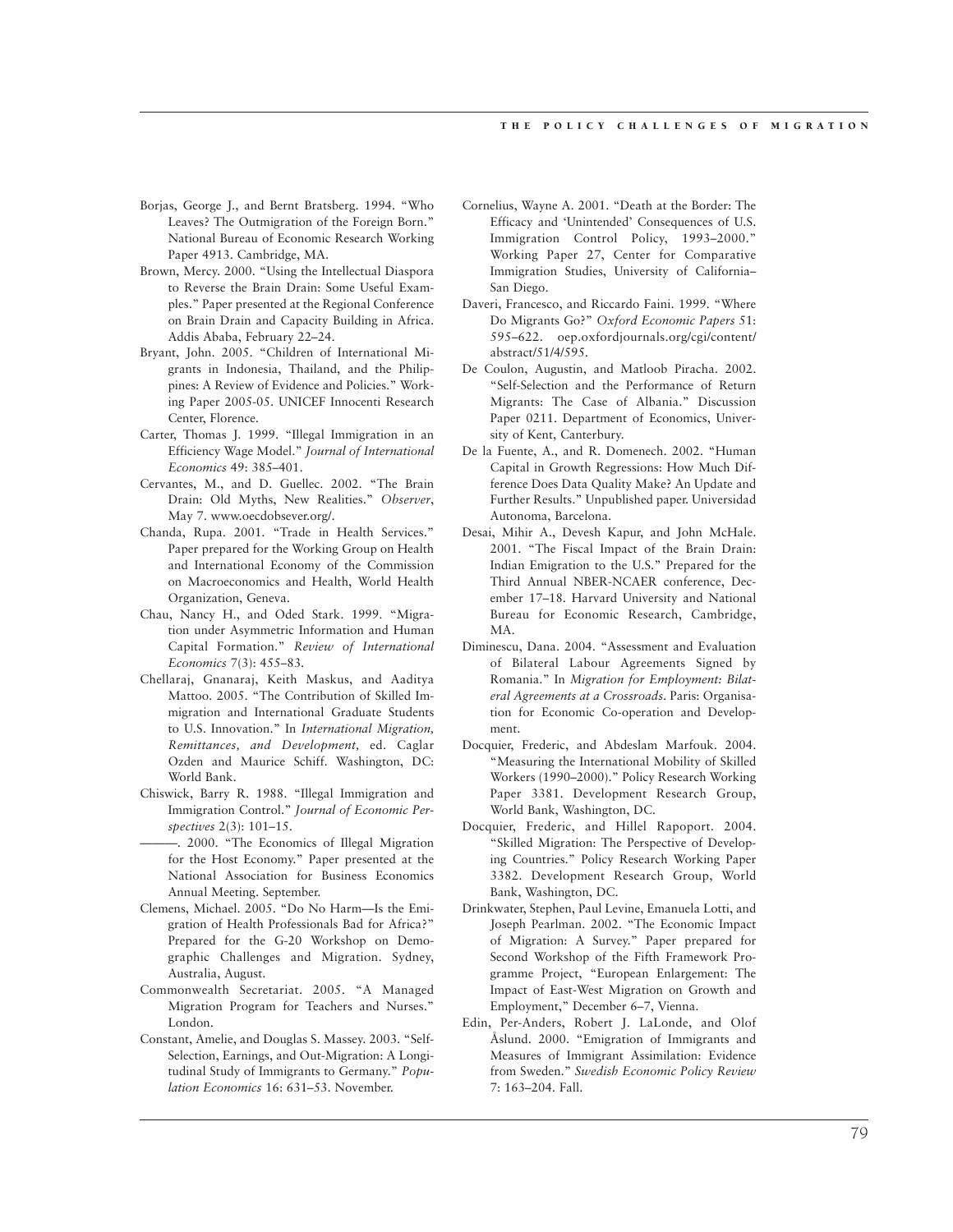- Eelens, Frank, and J. D. Speckmann. 1990. "Recruitment of Labor Migrants for the Middle East: The Sri Lankan Case." *International Migration Review* 24(2): 297–322.
- Ellerman, David. 2003. "Policy Research on Migration and Development." World Bank Policy Research Working Paper 3117. Washington, DC.
- Faini, Riccardo. 2005. "Does the Brain Drain Boost Growth?" Research Program on International Migration and Development. DECRG. Mimeo. World Bank. Washington, DC.
- Freeman, Richard B., and Remco H. Oostendorp. 2000. "Wages Around the World: Pay across Occupations and Countries." Working Paper 8058. National Bureau of Economic Research, Cambridge, MA.
- Gazdar, Haris. 2003, "A Review of Migration Issues in Pakistan." Paper presented at the Regional Conference on Migration, Development and Pro-Poor Choices in Asia, June 22–24, Dhaka.
- Gevorkyan, Alexandr V., and David A. Grigorian. 2003. "Armenia and Its Diaspora: Is There Scope for a Stronger Economic Link?" *Armenian Forum* 3(2): 1–35.
- Ghosh, Bimal. 1996. "Economic Migration and the Sending Countries." In *The Economics of Labor Migration*, ed. Julien van den Broek. Cheltenham, UK: Edward Elgar.
- Go, S. 2004. "Fighting for the Rights of Migrant Workers: The Case of the Philippines." In *Migration for Employment: Bilateral Agreeements at a Crossroads.* Paris. Organisation of Economic Cooperation and Development.
- Gould, David. 1994. "Immigrant Links to the Home Country: Empirical Implications for U.S. Bilateral Trade Flows." *Review of Economics and Statistics* 76: 302–16. May.
- Gubert, Flore. 2005. "Migrant Remittances and Their Impact on the Economic Development of Sending Countries: The Case of Africa." Paper presented at OECD International Conference on Migration, Remittances, and the Economic Development of Sending Countries, February 23–25, Marrakech.
- Gunatilleke, Godfrey. 1998, "The Role of Social Networks and Community Structures in International Migration from Sri Lanka." In *Emigration Dynamics in Developing Countries II: South Asia*, ed. Reginald Appleyard. Aldershot, England: Ashgate.
- Hatton, Timothy J., and Jeffrey G. Williamson. 2002. "What Fundamentals Drive World Migration?" Discussion Paper 3559. Centre for Economic Policy Research, London.
- Head, K., and J. Ries. 1998. "Immigration and Trade Creation: Econometric Evidence from Canada." *Canadian Journal of Economics* 31(1).
- High-Level Committee on the Indian Diaspora. 2001. "The Indian Diaspora." Ministry of External Affairs, Government of India. December. indiandiaspora.nic.in/contents.htm.
- Holzmann, Robert, Johannes Koettl, Taras Chernetsky. 2005. "Portability Regimes of Pension and Health Care Benefits for International Migrants: An Analysis of Issues and Good Practices." Social Protection Discussion Paper Series 0519. World Bank, Washington, DC.
- House of Commons. 2004. "Migration and Development: How to Make Migration Work for Poverty Reduction." Sixth Report of Session 2003–04, HC 79-1. London. July.
- Hugo, Graeme J. 2002, "Migration Policies Designed to Facilitate the Recruitment of Skilled Workers in Australia." In *International Mobility of the Highly Skilled*. Paris: Organisation for Economic Co-operation and Development.
- ———. 2004. "Information, Exploitation, and Empowerment: The Case of Indonesian Contract Workers." Unpublished paper. University of Adelaide.
- ILO (International Labour Office). 1997. "Protecting the Most Vulnerable of Today's Workers." International Migration Branch. Geneva.
- ———. 2003a. "Booklet 2: Decision-Making and Preparing for Employment Abroad." In *Preventing Discrimination, Exploitation and Abuse of Women Migrant Workers: An Information Guide*. Geneva: International Labour Office.
- -. 2003b. "Booklet 4: Working and Living Abroad." In *Preventing Discrimination, Exploitation and Abuse of Women Migrant Workers: An Information Guide*. Geneva: International Labour Office.
- IOM (International Organization for Migration). 2003. Labour Migration in Asia. Geneva.
- ———. 2005a. *Migration, Development, and Poverty Reduction in Asia*. Geneva.
	- ———. 2005b. *World Migration 2005*. Geneva.
- Jandl, Michael. 2003. "Estimates on the Numbers of Illegal and Smuggled Immigrants in Europe." Presentation at the Eighth International Metropolis Conference of the Inernational Centre for Migration Policy Development, September 17, Vienna.
- ———. 2004. "The Estimation of Illegal Migration in Europe." *Studi Emigrazione/Migration Studies* 61(153): 141–55. March.
- Jaeger, David A. 2000. "Local Labor Markets, Admission Categories, and Immigrant Location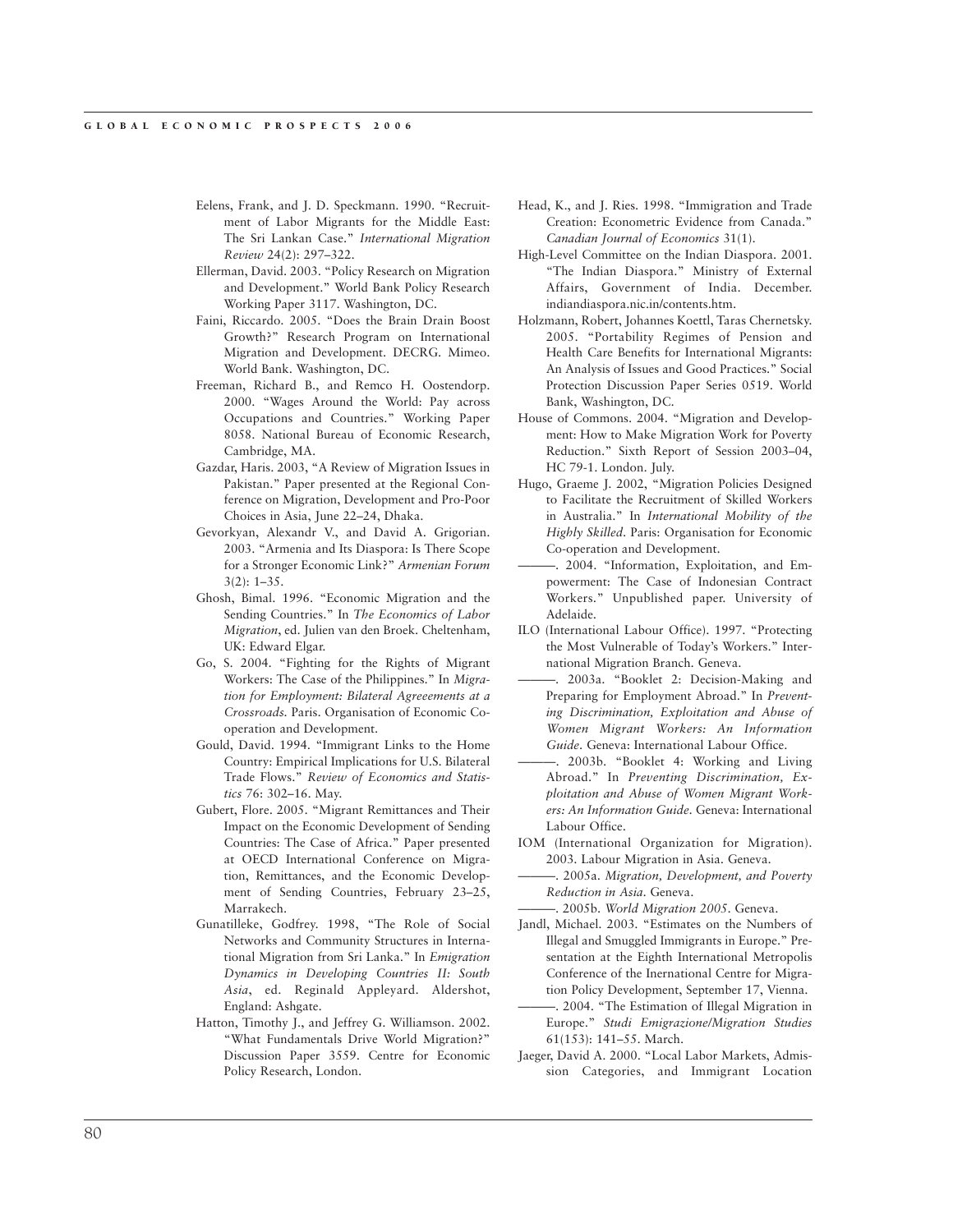Choice." Unpublished paper. Hunter College, New York.

- Jazayery, Leila. 2002. "The Migration-Development Nexus: Afghanistan Case Study." *International Migration* 40(5): 231–52.
- Johnson, Brett, and Santiago Sedaca. 2004. "Diasporas, Émigrés, and Development: Economic Linkages and Programmatic Responses." Study conducted for the Trade Enhancement Service Sector (TESS) Project under contract with the U.S. Agency for International Development, Carana Corporation, Washington, DC. January.
- Karemera, David, Victor I. Oguledo, and Bobby Davis. 2000. "A Gravity Model Analysis of International Migration to North America." *Applied Economics* 32(13): 1745–55.
- Kanbur, Ravi, and Hillel Rapoport. 2005. "Migration Selectivity and the Evolution of Spatial Inequality." *Journal of Economic Geography* 5: 1–15.
- Lee, J. 2005. "Human Trafficking in East Asia: Current Trends, Data Collection, and Knowledge Gap." In *Data and Research on Human Trafficking: A Global Survey.* Geneva. IOM.
- Long, Larry, C. Jack Tucker, and William L. Urton. 1988. "Migration Distances: An International Comparison." *Demography* 25: 633–60. November.
- Lowell, B. Lindsay. 2001. "Policy Responses to the International Mobility of Skilled Labour." International Labour Office, International Migration Branch, Geneva.
- Lowell, B. Lindsay, and Allan Findlay. 2001. "Migration of Highly Skilled Persons from Developing Countries: Impact and Policy Responses. Synthesis Report." International Labour Office, International Migration Branch, Geneva.
- Lucas, Robert E.B. 1987. "Emigration to South Africa's Mines." *American Economic Review* 77: 313–30. June.
	- ———. 2004a. International Migration Regimes and Economic Development. Report from the seminar of the Executive Group on Development Issues on International Migration Regimes and Economic Development, May 13, Stockholm. www.egdi.gov.se/seminars6.htm.
- ———. 2004b. "International Migration to the High Income Countries: Some Consequences for the Sending Countries." Unpublished paper. Boston University. Economics Department.
- Magoni, Raphaele. 2004. "France." In *International Migration and Relations with Third Countries: European and U.S. Approaches*, eds. Jan Niessen and Yongmi Schibel. Brussels: Migration Policy Group.
- Mahmud, Wahiduddin. 1989. "The Impact of Overseas Labour Migration on the Bangladesh Economy: A Macro-Economic Perspective." In *To the Gulf and Back: Studies on the Economic Impact of Asian Labour Migration,* ed. Rashid Amjad. New Delhi: ILO-ARTEP.
- Majid, Nomaan. 2000, "Pakistan: Employment, Output and Productivity." Issues in Development Discussion Paper 33. International Labour Office, Geneva.
- Malmberg, Gunnar. 1997, "Time and Space in International Migration." In *International Migration, Immobility and Development: Multidisciplinary Perspectives,* ed. Tomas Hammar, Grete Brochmann, Kristof Tamas, and Thomas Faist. Oxford: Berg.
- Martin, Philip. 2003. "Managing Labor Migration: Temporary Worker Programs for the Twenty-First Century." International Institute for Labour Studies, Geneva.
- ———. 2005. "Merchants of Labor: Agents of Evolving Migration Infrastructure." Discussion Paper 158/2005. International Institute for Labour Studies, Geneva.
- Massey, Douglas S., Joaquin Arango, Graeme Hugo, Ali Kouaouci, Adela Pellegrino, and J. Edward Taylor. 1993. "Theories of International Migration: A Review and Appraisal." *Population and Development Review* 19(3): 431–66.
- ———. 1998. *Worlds in Motion: Understanding International Migration at the End of the Millennium*. Oxford: Clarendon.
- McKenzie, David J. 2005. "Beyond Remittances: The Effects of Migration on Mexican Households." In *International Migration, Remittances, and Development*, ed. Caglar Ozden and Maurice Schiff. New York: Palgrave Macmillan.
- McMahon, Walter M. 1999. *Education and Development: Measuring the Social Benefits*. Oxford: Oxford University Press.
- Meek, Miki. 2003. "Life and Death on the Southwest Border." *National Geographic*. November.
- Meyer, Jean-Baptiste, and Mercy Brown. 1999. "Scientific Diasporas: A New Approach to the Brain Drain." Paper prepared for the UNESCO-ICSU World Conference on Science, June 26–July 1, Budapest.
- Mincer, Jacob. 1991. "Human Capital, Technology, and the Wage Structure: What Do Time Series Show?" Working Paper 3581. National Bureau of Economic Research, Cambridge, MA.
- Misra, Neha, and Ruth Rosenberg. 2003. "Migrant Workers." In *Trafficking of Women and Children in Indonesia,* ed. Ruth Rosenberg. Jakarta: International Catholic Migration Commission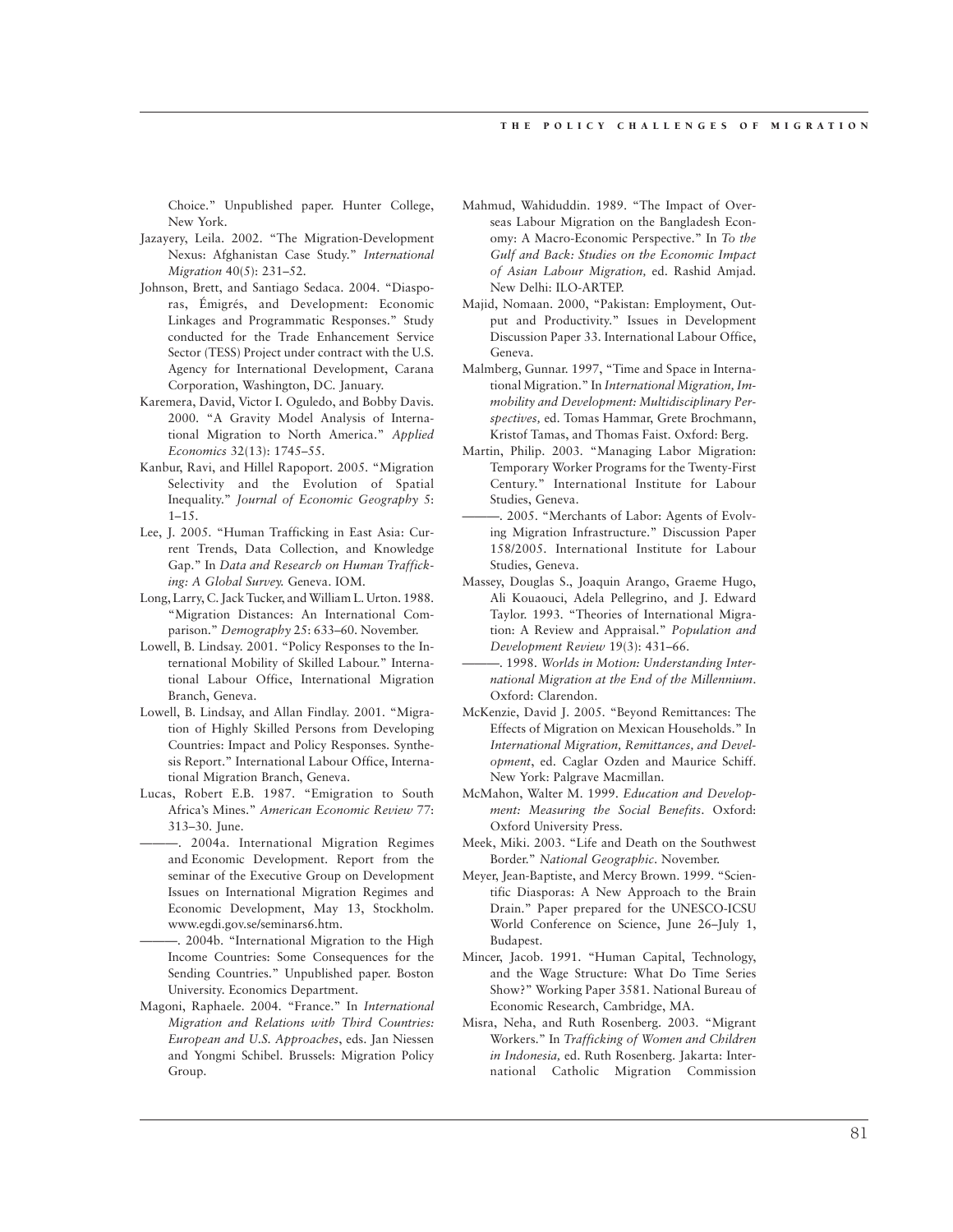(ICMC) and American Center for International Labor Solidarity (Solidarity Center).

- Mora, Jorge, and J. Edward Taylor. 2005. "Determinants of Migration, Destination and Sector Choice: Disentangling Individual, Household, and Community Effects." In *International Migration, Remittances, and Development,* ed. Caglar Ozden and Maurice Schiff. New York: Palgrave Macmillan.
- Moreno-Fontes Chammartin, G. 2005. "Domestic Workers: Little Protection for the Underpaid." Migration Information Source. April. www. migrationinformation.org/.
- Mountford, Andrew. 1997. "Can a Brain Drain Be Good for Growth in the Source Economy?" *Journal of Development Economics* 53(2): 287–303.
- Munshi, Kaivan. 2003. "Networks in the Modern Economy: Mexican Migrants in the United States Labor Market." *Quarterly Journal of Economics* 118(2):
- OECD (Organisation for Economic Co-operation and Development). 2004. *Trends in International Migration*. Paris.
- ———. 2005. *Trends in International Migration*. Paris.
- Orozco, Manuel. 2003. "Worker Remittances, Transnationalism, and Development." Inter-American Dialogue, Washington, DC.
- Pan, W. 2004. "Yikao nongmin gaosu tuijing chengshihua" (Making farmers accelerate urbanization). *Zhanlue Yu Guanli* (Strategy and Management) 6(2).
- Pang, Tikki, Mary Ann Lansang, and Andy Haines. 2002. "Brain Drain and Health Professionals." *British Medical Journal* 324(7336): 499–500. March 2.
- Passel, J. S., R. Capps, and M. E. Fix. 2004. Undocumented Immigrants: Facts and Figures. Urban Institute, Washington, DC. www.urban.org/ url.cfm?ID-1000587.
- Rauch, James E., and Victor Trindade. 1999. "Ethnic Chinese Networks in International Trade." NBER Working Paper 7189, National Bureau of Economic Research, Cambridge, MA. June.
- Rivera, Jose Jorge Mora. 2005. "The Impact of Migration and Remittances on Distribution and Sources of Income: The Mexican Rural Case." Paper prepared for the meeting of the United Nations Expert Group on International Migration and Development, July 6–8, New York.
- Saith, Ashwani. 1997. "Emigration Pressures and Structural Change: Case of the Philippines." International Migration Papers 19. International Labour Office, Geneva.
- Salt, John, and Jeremy Stein. 1997. "Migration as a Business: The Case of Trafficking." *International Migration* 35(4).
- Saxenian, AnnaLee. 2000. "Brain Drain or Brain Circulation? The Silicon Valley–Asia Connection." Lecture in the Modern Asia Series, Harvard University Asia Center, September 29.
- ———. 2002. *Local and Global Networks of Immigrant Professionals in Silicon Valley*. San Francisco: Public Policy Institute of California.
- Schiff, Maurice. 2005. "Brain Gain: Its Size and Impact on Welfare and Growth Have Been Greatly Exaggerated." In Caglar Ozden and Maurice Schiff (eds.) *International Migration, Remittances and the Brain Drain.* New York: Palgrave Macmillan.
- Shah, Nasra M. 1998, "The Role of Social Networks among South Asian Male Migrants in Kuwait." In *Emigration Dynamics in Developing Countries II: South Asia*, ed. Reginald Appleyard. Aldershot, England: Ashgate.
- Siddiqui, T. 2003. "Migration as a Livelihood Strategy of the Poor: The Bangladesh Case." Paper presented at the Regional Conference on Migration, Development, and Pro-Poor Policy Choices in Asia, June 22–24, Dhaka, Bangladesh.
- Solimano, Andres. 2002. "International Migration, Globalization and Development: Main Issues." Unpublished paper. UN Economic Commission for Latin America and the Caribbean, Santiago, Chile.
- Spaan, Ernst. 1994. "Taikongs and Calos: The Role of Middlemen and Brokers in Javanese International Migration." *International Migration Review* 28(1): 93–113.
- Stalker. 1994. "The Work of Strangers: A Survey of International Labour Migration." International Labour Office, Geneva.
- Stark, Oded. 2003. "Rethinking the Brain Drain." *World Development*. 32(1): 15–22.
- Tan, E. 2004. "Welfare Funds for Migrant Workers: A Comparative Study of Pakistan, Philippines, and Sri Lanka." International Organization for Migration, Geneva.
- UNESCAP (UN Economic and Social Commission for Asia and the Pacific). 2003. "Migration Patterns and Policies in the Asian and Pacific Region." Asian Population Studies Series 160. United Nations, New York.
- UN (United Nations). 2004. *World Economic and Social Survey*. New York.
- U.S. Department of State. 2004. *Trafficking in Persons Report*. Washington, DC.
- Vayrynen, Raimo. 2003. "Illegal Immigration, Human Trafficking, and Organized Crime." Discussion Paper 2003/72. World Institute for Development